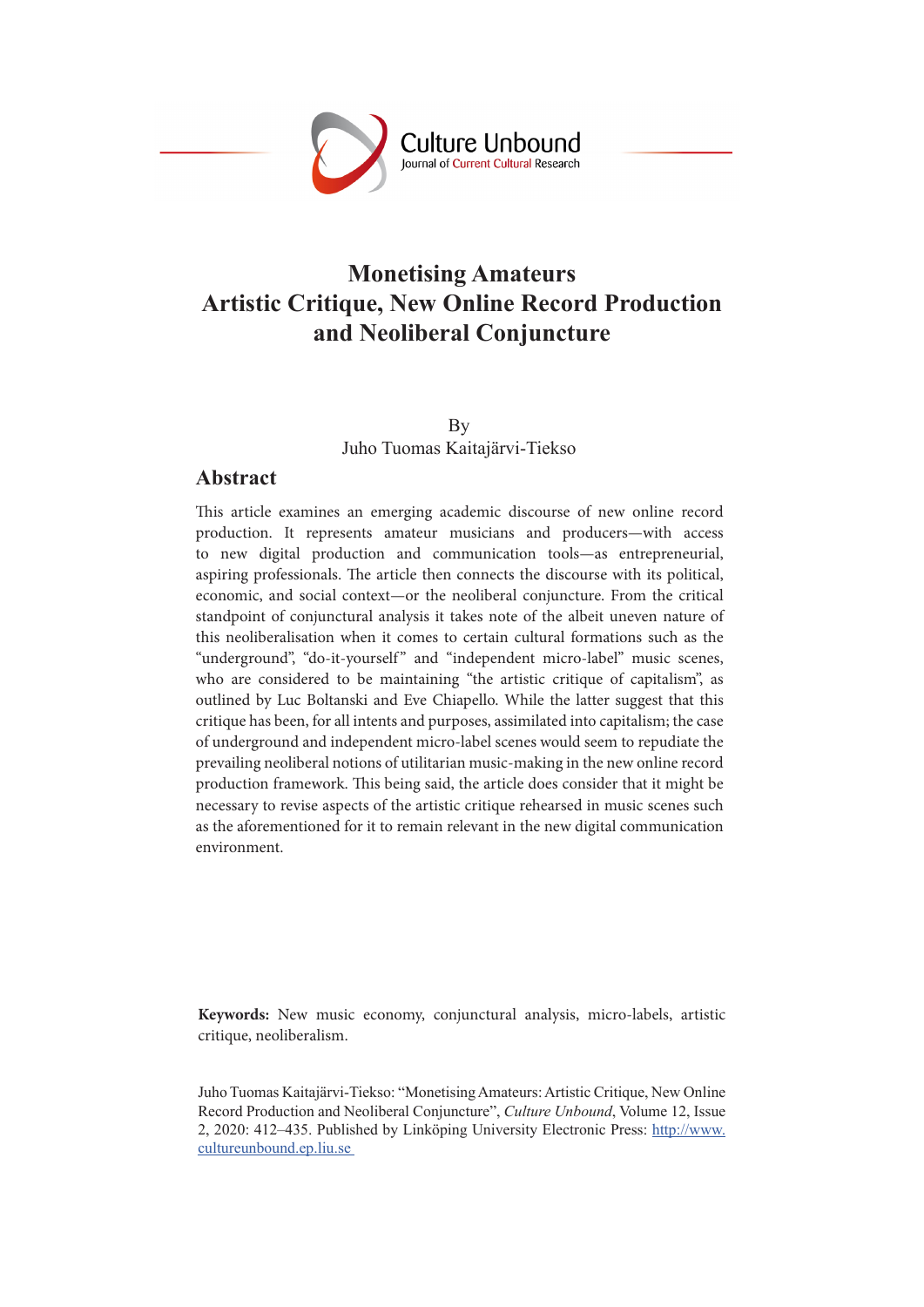## **Introduction**

Information technology has permeated many aspects of life in the twenty-first century—especially in the production of recorded music. While digital recording and sound processing software have made so-called do-it-yourself production commonplace since the 1990s (Burgess 2014), the internet has, in turn, facilitated networking and music distribution for amateur musicians and record producers (Strachan 2007). In the realm of music, the shift to digital production has been dubbed the "new music economy" (Wikström 2009), or "Music 2.0" (Collins & Young 2014) as an elaboration of the idea of "Web 2.0".<sup>1</sup> In another study on the proliferation of amateur music production in the digital era, Nick Prior (2010) also speaks of "new amateurs" (cf. Hearn et al. 2004). These studies celebrate a phenomenon where new, "undiscovered" talents are seen as now being capable of reaching success by producing and distributing recordings of a "professional" quality and promoting them at the grassroots level across the internet via, for example, social media. At the same time, there is also a fast-growing body of non-fiction music industry guides and 'how to...' books that are contributing to this discourse (see Haynes & Marshall 2017b).

This article focuses on the production, distribution, and promotion of recordings despite live music being an important source of revenue for artists, which is increasingly the case in the "new music economy" (Wikström 2009, 137-40).<sup>2</sup> However, record production in a broad sense arguably epitomises the technological changes within the industries.<sup>3</sup> While the shift to digital production and distribution has been comprehensively documented by music industry scholars, the study of music's relationship with neoliberalism remains somewhat neglected, especially when it comes to amateurism and record production (see Graham 2013; León 2014; Taylor 2016: 1–19; Hesmondhalgh & Meier 2015). This article aims to analyse this technological shift in music production in relation to the political, social, and economic realm that surrounds it (cf. Graham 2013). It examines an optimistic discourse that consists of academic as well as various professional and journalistic accounts of the new record production possibilities provided to amateurs by online tools (Collins & Young 2014; Wikström 2009; Baym 2011, 2018; Prior 2010, 2014; Kelly 2008; Bruenger 2016; Anderson 2014; Hracs 2012; Hearn et al. 2004; Mulligan 2017). The study contextualises the celebration of amateurs reaching (a degree of) professionalism with the current neoliberal conjuncture. The article examines how, in this context, the discourse of online record production framework constructs an idealised entrepreneurial subject of the amateur as a type of aspiring professional. New digital technology facilitates an amateur's development into a music entrepreneur, while the whole process is naturalised in their reductive presentation in the discourse.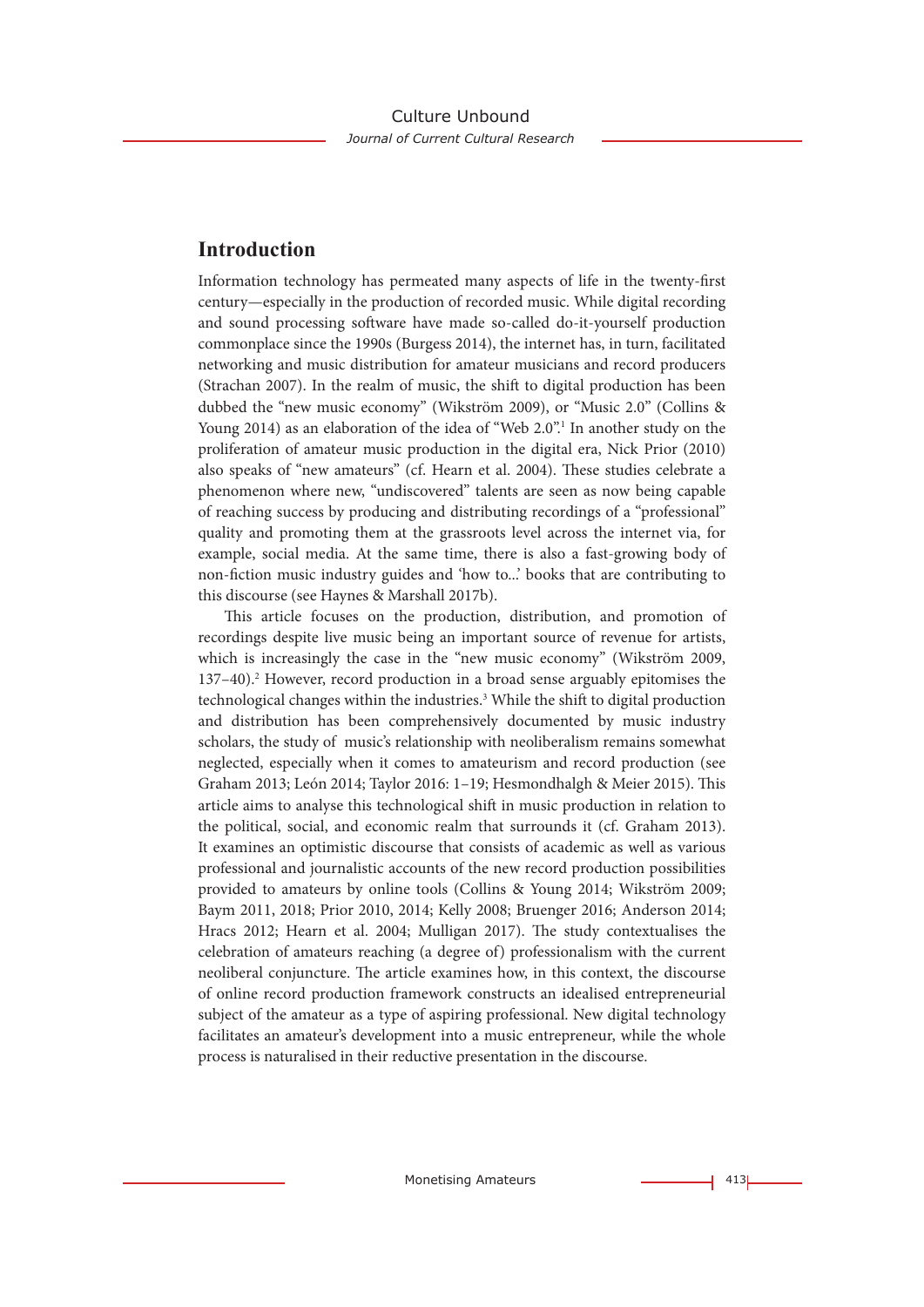It is assumed that neoliberalism is largely responsible for shaping the current conjuncture, despite the growth of right-wing populism and authoritarian politics across Europe and the US (Konings 2018; cf. Davis 2016). A growing number of scholars from a wide range of academic fields, such as cultural studies and other social and political sciences, have recently been scrutinising neoliberalism from a number of perspectives ranging from treating it as an economic, political, or cultural reality, to analysing it as a full-blown political theory, an ideology, or a "governmental" technique (Boltanski & Chiapello 2005; Bourdieu 1998; Fornäs 2014; Foucault 2008; Harvey 2005; Jones 2014; Ong 2006 etc.). Others have criticised how the concept has been deployed (Clarke 2008; Ryan 2015; Skeggs 2014; Wacquant 2012), while some have focused on neoliberalism at the individual level, namely as an individualistic, entrepreneurial, and competitive view of the self (Lazzarato 2012: 90–95, 2015: 108; Davies 2014). My scholarly interests intersect with these studies here, in so far as I am examining neoliberal subjectivity specifically in contemporary accounts of amateur music producers.

Accompanying the growing prevalence of neoliberalism as a concept in academia, there has been a corresponding body of sharp and well-argued criticism of how the term is sometimes carelessly used. John Clarke (2010; see Lehtonen 2016) claims that many studies on neoliberalism conflate various economic, political, and cultural developments with an anti-historical "epoch". Some studies, meanwhile, emphasise the distinction between theoretical and actual neoliberalism (Ryan 2015; Wacquant 2012; see Clarke 2014). I therefore turn to conjunctural analysis (Clarke 2010; Lehtonen 2016) to circumvent the pitfalls associated with neoliberalism. Examining the concept in conjunctural terms means contextualising it within an assemblage of various overlapping and perhaps contradictory tendencies (Clarke 2010; Lehtonen 2016). From this perspective, I examine how "actual" neoliberalism exists (if at all) in conjunction with the discourses of amateurism among record producers.

The image of amateurs as purely entrepreneurial subjects may well dominate the discourse in academia and popular science, but not when we look holistically at the conjuncture. There are idealistic small-scale artists and producers, sometimes described as "independent" (Hesmondhalgh & Meier 2015; Strachan 2003), "underground" (Graham 2016), or 'DIY' as in do-it-yourself (Strachan 2003; 2007; Bennett & Guerra 2018; Kaitajärvi-Tiekso 2018)—as well as amateurs that are simply content in their small circles (Prior 2018; Finnegan 1989)—that paint an alternative picture of amateurs to the 'upwardly mobile' one highlighted in the above discourse. These grassroots artists or producers claim to be content in producing marginal music for small audiences and suggest that there is a purposefully inefficient component to being a true amateur. I interpret this as an artistic critique of capitalism, as outlined by Boltanski & Chiapello (2005). While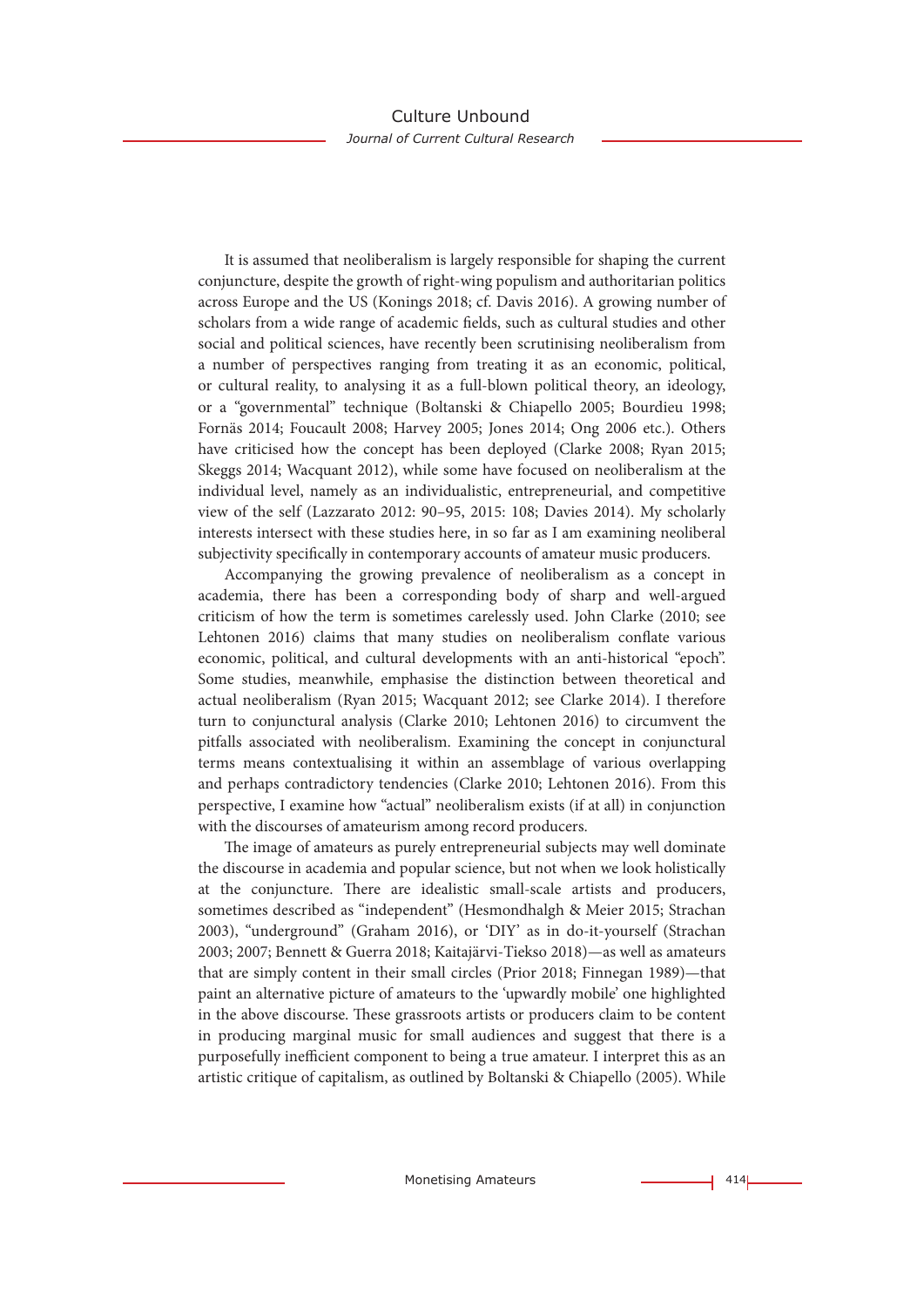these 'music non-professionals' do not overtly spurn popularity, they claim to be disinterested, or at least selective, in choosing the ways in which to achieve it concentrating only on activities considered to be meaningful by their own small scenes. Nevertheless, even these subversive activities are not immune to changes in the conjuncture—that is their social, political, legal, technological, and economic contexts—yet, at the same time, they show ways in which neoliberalism can be challenged and criticised.

### **Neoliberalism within the Conjuncture**

As critics suggest, neoliberalism is used to describe very diverse political formations and their theoretical concepts (e.g. Clarke 2008; Wacquant 2012). The sociologist William Davies (2014) argues that the diffuse nature of neoliberalism lies in the ability of what it describes to readily assimilate with different situations. Similarly, Boltanski & Chiapello (2005) note how capitalism develops immunity to its critics by subsuming them within itself.

To avoid the criticisms levelled at previous studies of neoliberalism especially reductionism—a few clarifications are justified. First, it is appropriate to distinguish *actually existing neoliberalism* (Wacquant 2012; Davies 2014: 26, 29, 77, 89; Plehwe & Mills 2012; cf. Ryan 2015) from neoliberal economic theory. Furthermore, any analysis of neoliberalism should view it from within the conjuncture. Conjunctural analysis allows us to identify not only the places where neoliberalism *has* influenced amateur cultural production, but also the nooks and crannies where it *has not*—in other words, the contradictory features that escape the oversimplifications of epochal analysis (Clarke 2010; Lehtonen 2016; Williams 1977). Conjunctural analysis looks at neoliberalism as a complex, dynamic process that describes a range of spatiotemporal developments—not just economic as is often assumed (Clarke 2010). These can be political, social, ideological, technological, cultural, and so on, and may involve directions that contradict each other. Additionally, the dominant tendencies—the epoch—are in constant negotiation with the residual and emergent elements they preside over (Williams 1977). These notions must be taken into an account when analysing neoliberal subjects and assessing the alleged consequences of neoliberalism such as economic inequality and the impoverishment of cultural and social values.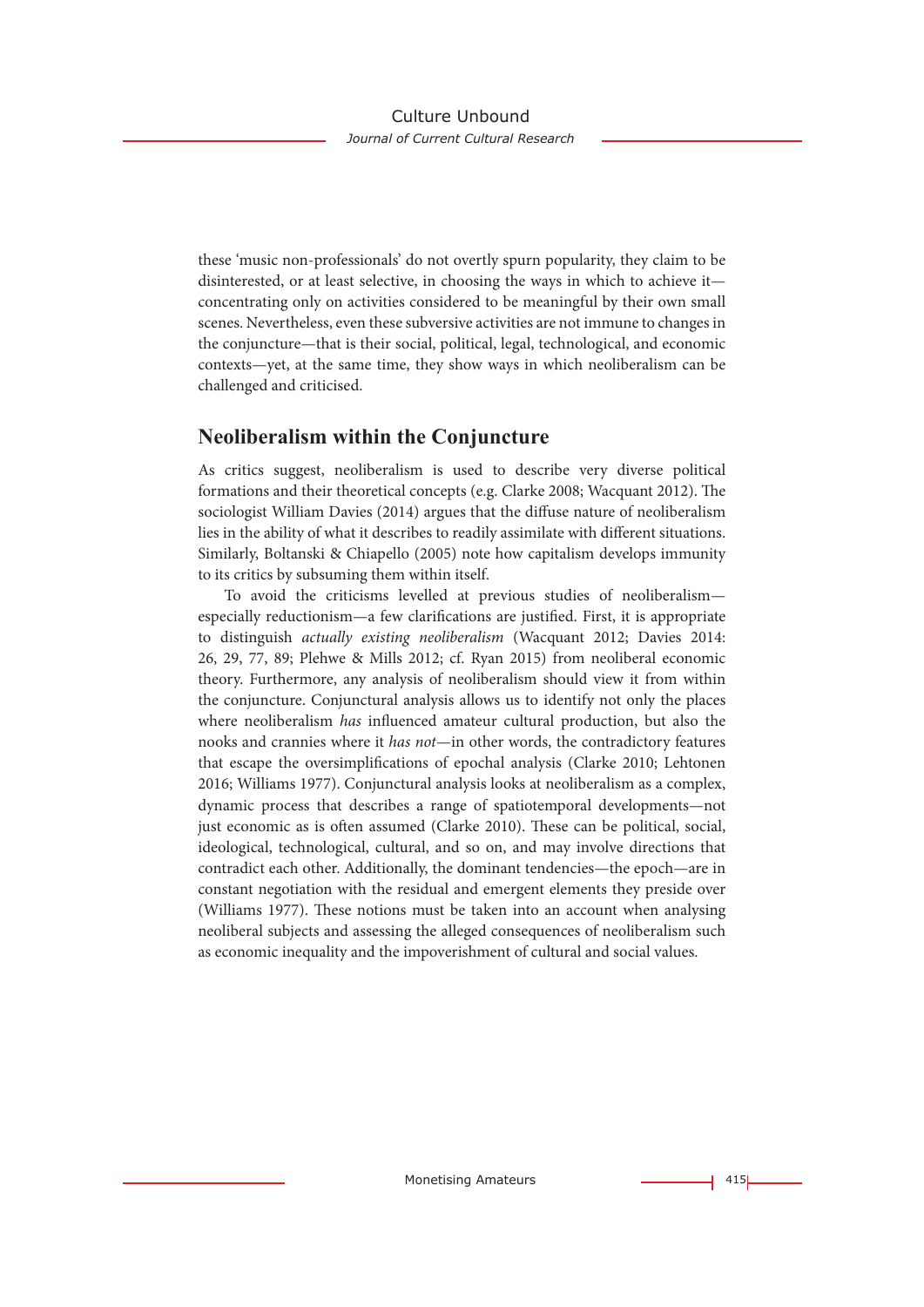## **The Artistic Critique of** *Homo Œconomicus* **and the Neoliberal Self**

According to Foucault (2008), neoliberal economics provide a scheme by which all human action—social, political, etc.—can be rationalised and modelled (see Davies 2014; for a recent critique of the theory, see also Lazzarato 2015: 91–175). This resonates strongly with the turn towards economics taken in cultural studies, in which Lawrence Grossberg (2010), for instance, argues that "economics is too important to be left to economists". The idea is that we should not treat the economy as somehow separate from social relationships, but include it in cultural analyses (see Clarke 2008; 2014).4 Interestingly, during the second half of the twentieth century, while economists were isolating their field to become only intelligible to themselves, economics was being applied to wider questions such as the organisation of human life and society, and (especially noteworthy in the present context) cultural production (Davies 2014: 20–8, 84–7). These are all themes that have been studied from quite different angles in the humanities and the political and social sciences. I thus seek to understand neoliberalism less as a circumscribed ideology than as a mode of economic and governmental discourse that influences cultural production and the very fabric of society (cf. Foucault 2008: 218). From the perspective of this article it is worth noting that Foucault (2008: 226) argues that the entrepreneurial subject is central to neoliberalism. American neoliberal theory has shifted Adam Smith's original definition of *homo œconomicus*  so that "the entrepreneur" is now its living embodiment, "being for himself the source of [his] earnings" (ibid.).<sup>5</sup> According to Jim McGuigan (2014), the neoliberal self has recently taken the form of a "successful entrepreneur", preferably in the "creative industries"—a popular image that nevertheless ignores its precarious flip side. Similarly, Maurizio Lazzarato (2012: 8–9, 49–52; 2015: 14–6) claims that neoliberalism has failed in its emancipatory promises to entrepreneurs by leaving them in debt and financial precarity. Elaborating on Foucault, he goes on to argue that the production of subjectivities in current hegemony of financial capitalism also encourages a lack of values other than in the capitalist sense (Lazzarato 2015:  $143-5$ ).

Regarding the field of music, Timothy D. Taylor (2016: 44–79) claims that the most remarkable effect of neoliberalism has been to increasingly commodify music in terms of branding. Taylor demonstrates how musical careers increasingly take the form of entrepreneurship, where musical values are translated into economic ones (see also Tessler 2016). Artists' careers are often accompanied and built up through branding, where they use either sponsored services such as record labels established by famous brands, or their own popularity to market non-music products or acquire new sponsors. Successful artists may also be cobranded with various corporate trademarks in a strategy where both brands seek to reinforce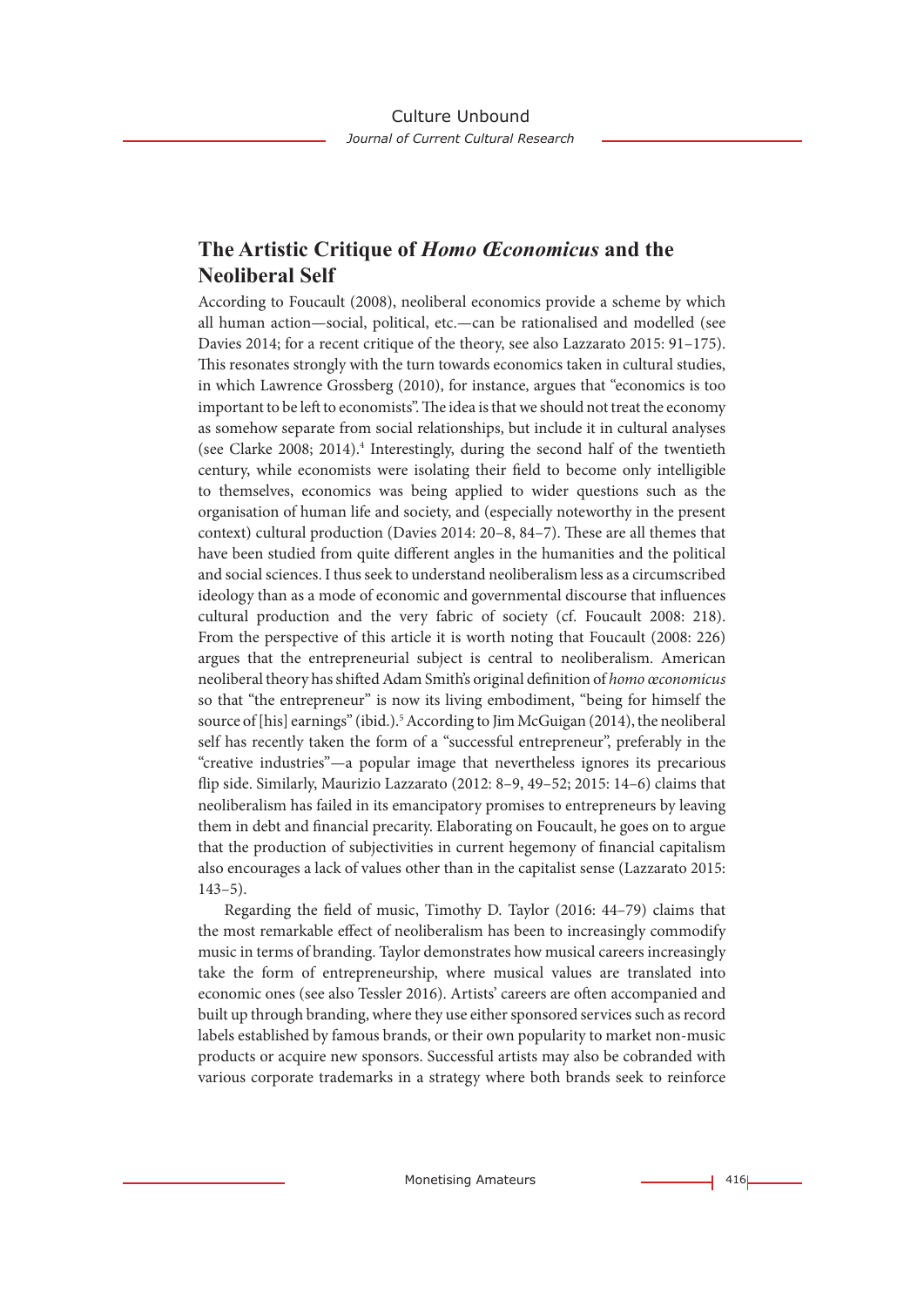each other and develop their markets and image. Hesmondhalgh & Meier (2015) note how even "[m]any independent and unsigned artists interested in retaining ownership of their copyrights have turned to a different set of companies in their quest for funding and marketing exposure: advertisers and brands". This sector that aspires to stay away from the major music corporations has also had to embrace entrepreneurial practices such as self-promoting and crowdfunding to sustain a career in the midst of growing competition (ibid.).

This study thus focuses mainly on the discussion of values in neoliberalism by a few scholars. First, Davies (2014) argues that—having been influenced by the so-called Chicago school towards the end of the 20th century—neoliberalism privileges calculable, positivist, and empirical economics, because it is the ultimate evaluation of "competitive reality". Emphasising positivist economics avoids evaluating the moral premises of neoliberalism. One of Davies' (32, 194) key arguments is that the neoliberal mode of "quantitative economic" or "economistic" evaluation has become unquestioned and pervasive. According to him, this entails that any intrinsic values (for example, cultural values in this case), are overwhelmed by extrinsic, utilitarian values that are easier to measure. Assumptions that human beings are "rational maximisers" of their own interests further justify this positivism.

Boltanski & Chiapello (2005: 27–43), who influenced Davies, explore "the new spirit of capitalism", i.e. the moral justification for neoliberalism, in relation to two critiques of capitalism. The first is social, where capitalism is seen to encourage inequality, selfishness, and poverty; the second is artistic, where it is seen to standardise, over-rationalise, and threaten the authenticity of artists. According to Boltanski & Chiapello (466–472), the new spirit of capitalism may have been able to successfully neutralise the artistic critique—by incorporating it in the form of flexibility, tolerance, and creativity within a networked, post-Fordist "creative economy"—but not the social critique.

As a theorist familiar with artistic practice, however, Lazzarato (2017) claims that Boltanski & Chiapello are needlessly keeping the concepts of freedom and equality mutually exclusive to their respective artistic and social critiques. As a consequence, the former is considered aristocratic, and compatible with neoliberalism, while the other is not; making this division into two critiques problematic, as any serious critique of neoliberalism needs to include both (cf. Gilbert 2017: xvii—xix). This "bourgeois" artistic critique versus "authentic" working-class social critique is also flagged up by Rancière (2009: 25–49), who goes on to criticise Boltanski & Chiapello (among other sociologists) for their melancholic vision of the invincible and omnipotent capitalism that simply incorporates criticism (cf. Skeggs 2014). While I agree that Boltanski's and Chiapello's juxtaposition of artistic and social critiques is somewhat contrived and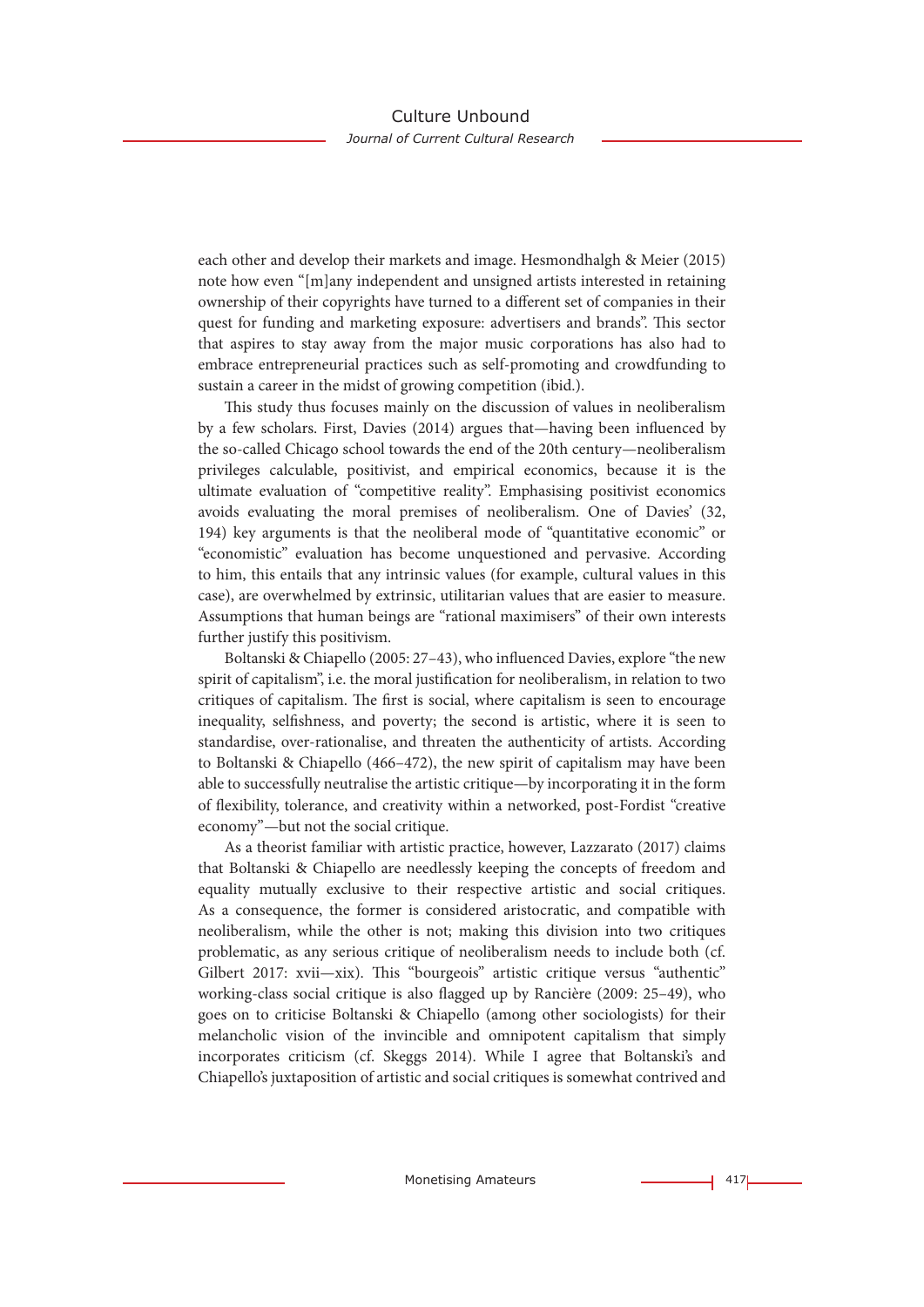unempirical, I do think that analysing the ways that capitalism exploits criticism of itself will contribute to further improving these critiques (see also Davies 2014: 190). Boltanski & Chiapello (345–418) still consider ways of reviving artistic critique, and they argue that the social critique of capitalism remains effective; this, I believe, refutes any accusations of melancholy.

Eran Fisher's (2010) "spirit of networks" elaborates further on this concept insofar as he argues that it is precisely the flexibility of contemporary digital networks that allows the artistic critique to be neutralised. But this very same spirit of networks is also the core of the "digital discourse" that aims to legitimate and naturalise neoliberalist exploitation, a discourse that exposes the connection between technology and neoliberalism and provides a perspective that is also crucial to the present article.

## **Amateurs as Aspiring Professionals in the Online Record Production Framework**

I have previously examined the discourse of amateurism and professionalism by so-called micro-labels in Finland (Kaitajärvi-Tiekso 2018). These are very small record producers, for whom producing recordings is less a conventional profession and more of a hobby, or just one components of their diverse musical activities within the field of (popular) music. These producers are involved with relatively fringe scenes such as experimental and electronic music, 'avant-rock', hardcore, punk and noise, and maintain a complex discourse on their musical practice. They generally appreciate the sincerity of amateur activities, something they aspire to cherish, while also claiming they are doing many things professionally—although in creative or underground terms. I conclude that they aspire to pave a way for a novel production activity that is uneasily located between more traditional binary concepts such as that of amateur/professional—something that other scholars have noticed as well (e.g. Strachan 2003).

Nevertheless, the academic discourse celebrating new online production possibilities for amateurs defines and analyses them almost exclusively in economic terms. Despite the emphasis on amateurism in accounts of the "new online record production framework", it is assumed that artists will naturally aspire to being professional, in a rather limited sense. For instance, the prime question seems to be over whether amateurism is "viable" and whether it affords an economically sustainable (or professional) career. In his seminal study of the music industry in the digital age, Patrik Wikström (2009: 7, 118, 156–9) applauds the new production and distribution possibilities of amateur musicians, while doubting their possibility to make a living. From the quote below, we not only see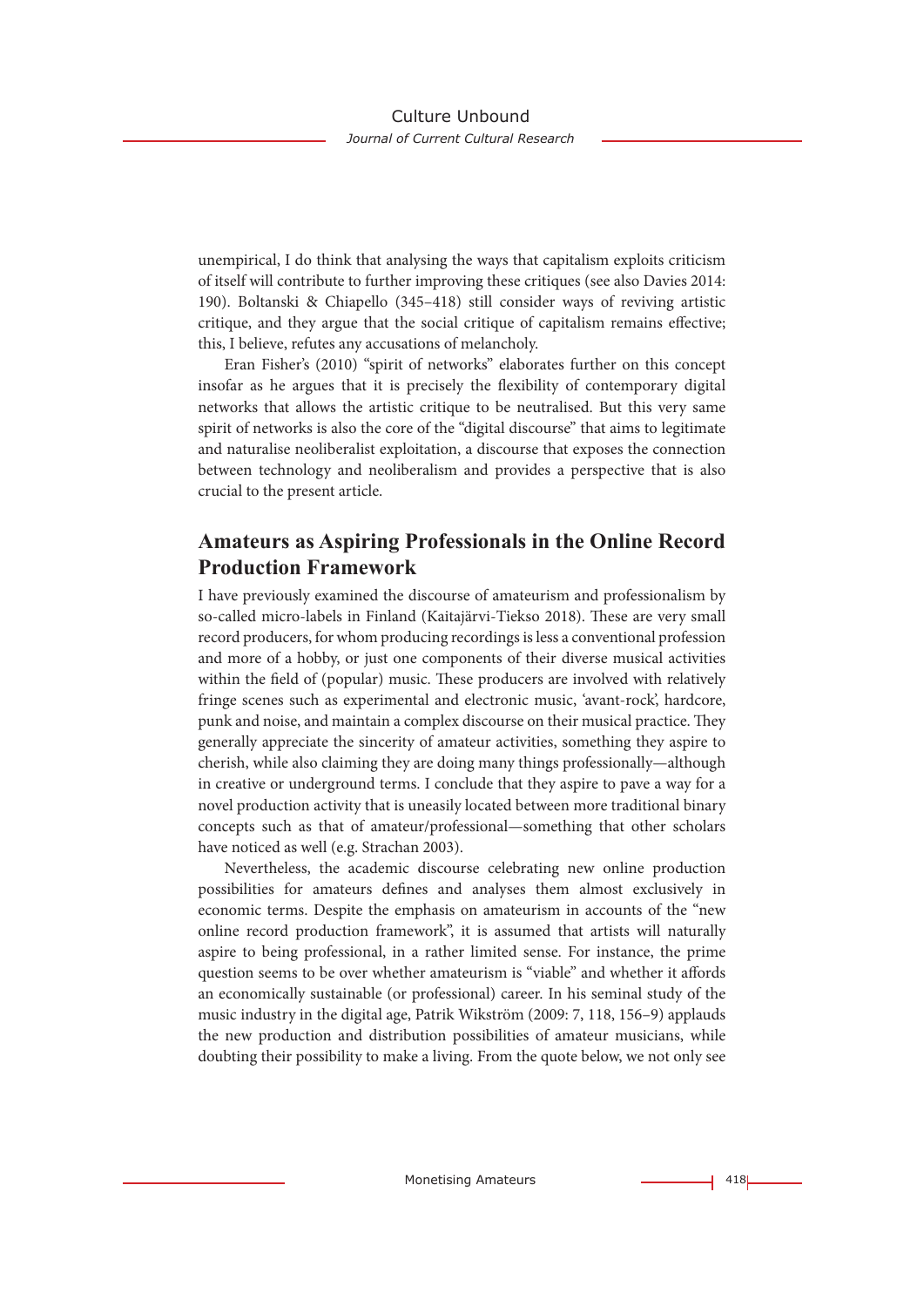that artists are labelled according to whether they are signed or unsigned, but the viewpoint of the A&R agents of larger record labels are highlighted.

Social network services open up yet another arena for the A&R agents' talent-spotting activities.<sup>6</sup> Myspace and other similar social network services allow unsigned artists … to shortcut the A&R agent and present their own music to the other members of the network. Data and basic statistics describing how other users respond to the artist's music and image are able to support the A&R agents' decision making (Wikström 2009: 166).

This assumes that all those unsigned would unequivocally want a record contract. Amateurs are considered an eager talent pool for producers (see Toynbee 2000: xvii–xviii, 25–32), who pick the ones that meet the demands of present or future popularity.

Australian scholars Steve Collins & Sherman Young (2014) examine do-it-yourself careers from the viewpoint of the aspiring artists. They (105) build their theses of the prospering online opportunities on the arguments against the author Andrew Keen (2006), who—unlike almost any other author—actually complains about "the cult of amateur". Keen (109–11) argues that professional cultural production is facing extinction as revenues and funding decline with the shift to Web 2.0 (see Fleischer 2010), and thus is doubtful of the sustainability of online careers. Collins & Young (105), meanwhile, defend the importance of e-commerce. Both studies implicitly define "professional" and "amateur" in economic terms. According to Keen (110; see also 31–32, 117), professionalism is the ability to "generate money" that amateurs lack, whereas Collins & Young (105) argue that amateurs develop less ambitious, yet nevertheless professional, careers with the aid of online services such as social media.<sup>7</sup> Their point is that even if amateurs would not exactly break through, "it is possible to make a living as a musician by taking advantage of new media technologies" (103).

Although Collins and Young (97–8) acknowledge the popular, essentialist narrative of "record-label 'success'", they then go on to claim that professionalism may be the only way to recognise musical talent—no talent *should have* to agonise over unpopularity.

This cult of professionalism [of the "old" music industry] has never rewarded individuals according to pure talent—indeed, there are cases where extraordinary music has languished due to the lack of major label attention…The internet represents a possible salvation from total obscurity, a mechanism to bypass the traditional pathway to musical success. (Collins & Young 2014: 105–6).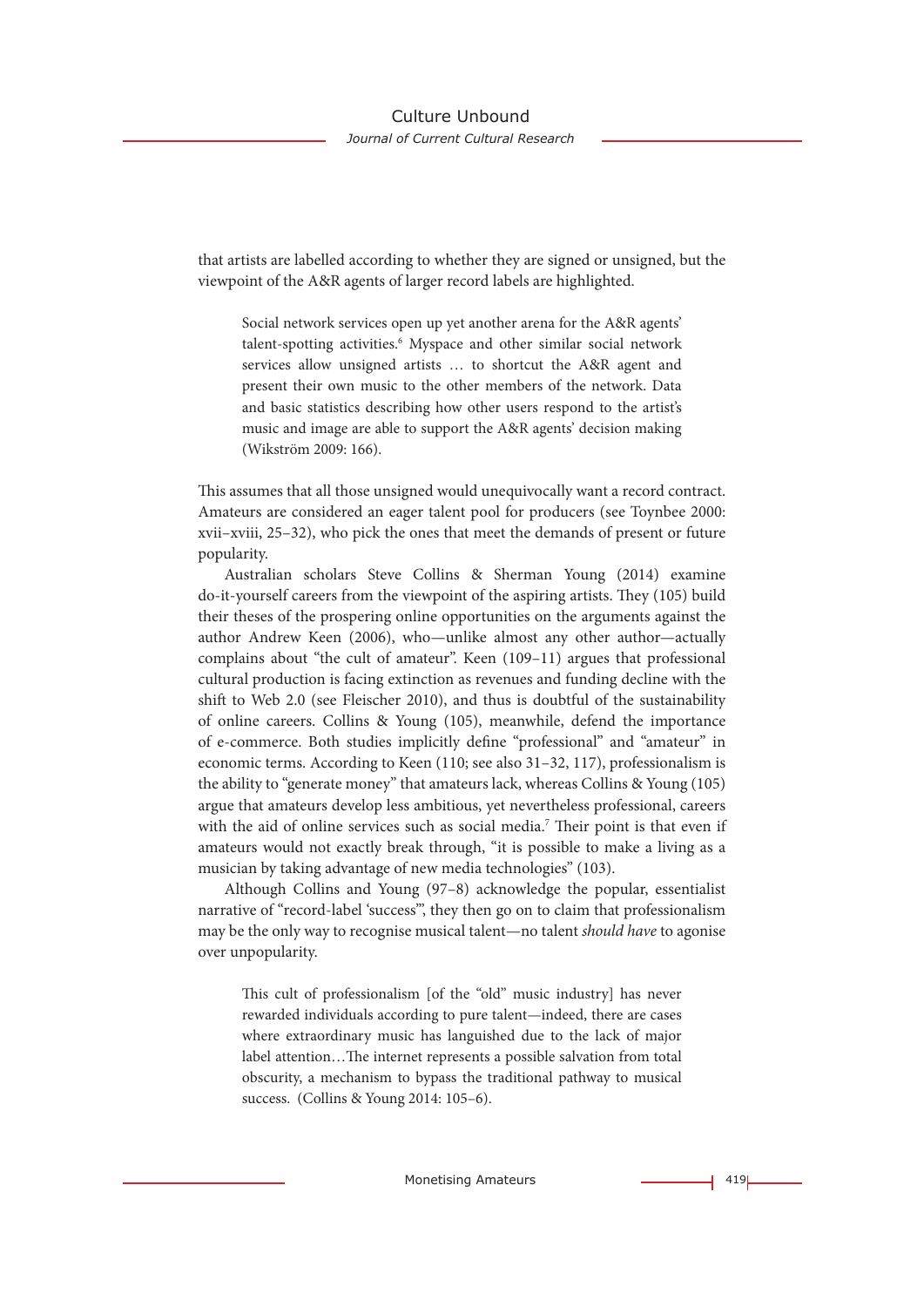According to them, success is achieved through gaining a sufficient number of fans globally and "monetising" one's creativity. Monetising has now become a familiar term in the new music economy discourse (see Baym 2011: 24; Collins & Young 2014: 97–114; Prior 2014; Kim 2012). While usually defined as generating revenue from existing social networks (Clemons 2009; Kim 2012), in the record industry context it means commodifying free online musical content and consumption so that income can be generated from advertising, commercially useful information on audience behaviour, sales of recordings, concert tickets, sponsorships and so on.

Another scholar celebrating Web 2.0 and its lowered threshold to commercially exploit music making online, Tim Anderson (2014) describes the "lesson of Jonathan Coulton", an aspiring artist. Joining the online record production discourse, Anderson describes how the artist has built a career with online tools and monetised success.

[I]n the early-2000s [Coulton] decided to leave his job as a computer programmer to pursue a life as a musician while dealing with new industry models...For Coulton, artists have to build an online presence and play a game of "pretend":

[You have to] pretend the audience is there, even if you think it's zero... If you're consistent, word of mouth will grow your audience. (Feehan & Chertkow 2009)

Once the plan is engaged, Coulton notes, the artists better be ready to monetize because one never knows when a song or record will hit. (Anderson 2014: 168)

Just as Collins & Young (2014: 103–4), Anderson is inspired by *Wired* editor Kevin Kelly's (2008) model, according to which a solo artist "only" needs to gain 1000 "True Fans" to become professional.<sup>8</sup> He highlights the need for social engagement with these fans. Anderson cites Jed Carlson, the CEO of ReverbNation, a service that connects independent artists with (other) digital services:

[M]any [a]rtists have an untapped base of extremely loyal fans who have never been engaged to actively help them grow their popularity... This is a wasted marketing asset...[a]rtists with smaller followings often have a familiar relationship with their fans (read: friends and family) where established [a]rtists only have an affinity relationship. It is often the case that these close relationships can be the seed crystal that these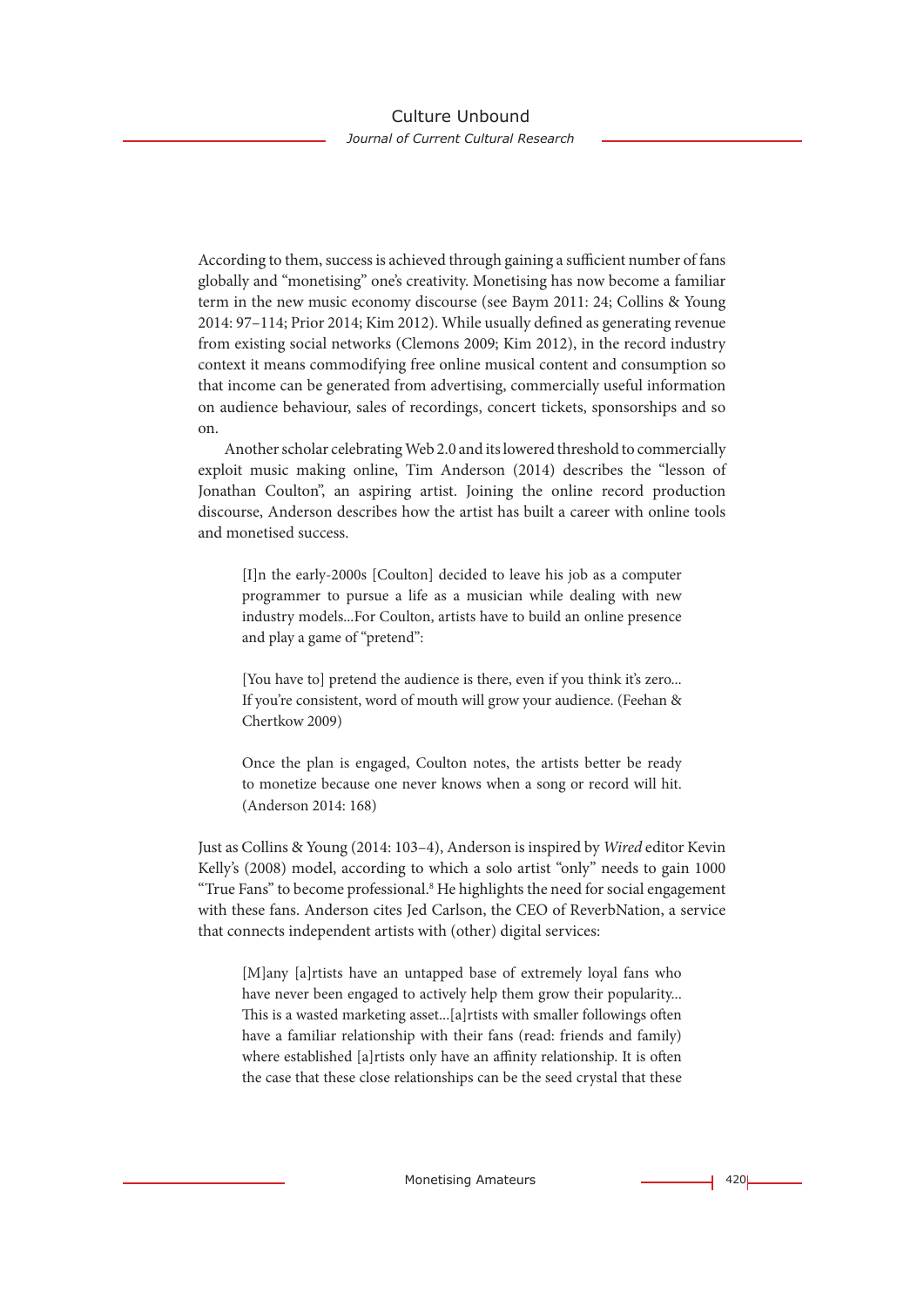Artists need to grow from obscurity to local recognition in their area. (Carlson 2008 cited in Anderson 2014: 179)

Anderson does not challenge Carlson's position and thus reproduces his entrepreneurial discourse.

### **The Economic Viability of Amateur Music Production**

With reference to the *gift economy*, Nancy K. Baym (2011; 2018) explores, in an almost guidebook fashion, how artists and labels network online to sustain their business (or brand, cf. Tessler 2016).<sup>9</sup> In particular, with regard to how Swedish independent record labels regard online piracy, she claims that

[t]he Swedish Model...actively encourag[es] "odd misdemeanours" in expectation that the gifts they offer...will circulate back to bring them just reward...[N]o one is sure how to make money in music anymore. Musicians, labels, and other entertainment producers are testing a huge variety of models...No one knows what will and will not work for which kinds of media in the long run. (Baym 2011)

She argues that while a gift economy is being somewhat forced on Swedish independent labels with the free online distribution of music, they are still able to transform it into a business model. Criticising major media companies that persecute copyright violators, Baym (2011:24) suggests that by connecting with fans and giving out music for free, labels effectively build audiences that could generate income, for example, in the form of sponsorships and live performances —in other words, "the Swedish Model". While Baym's model tackles file sharing, in the more recent age, streaming online services such as YouTube and Spotify provide free access to music they host, portraying themselves as enablers of branding. Consuming music on the services does not per se generate much income for creators, performers, or producers: the services, however, justify it by the attention they are able to attract to the content, attention which is assumed to be monetisable in other ways.

In contrast, Baym (2011: 24; cf. Baym 2018: 87–110) criticises the way major music companies monetise every audience—seeing them as either "paying or stealing". But perhaps she is failing to recognise that even in the Swedish gift economy model (resembling the current practice of providing streaming content on YouTube or Spotify for free) she advocates, the audience is still being similarly conceived as a market, although monetised in a different way. In the latter case the audience becomes the commodity, which is sold to advertisers (Smythe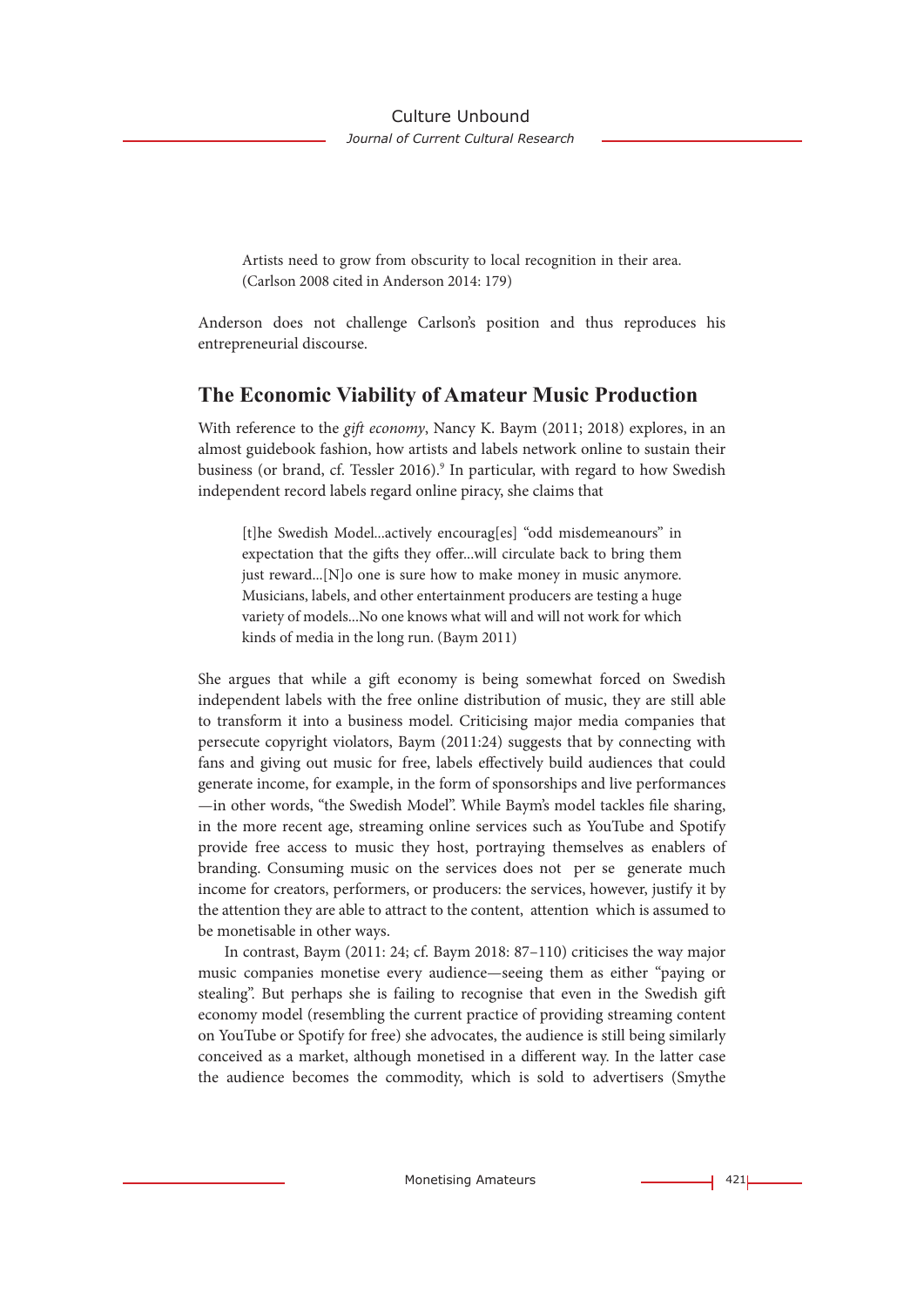2006[1981]) similar to the meaning of monetisation in the new media economy discussed earlier (e.g. Kim 2012: 56). In addition, the data gathered from users also becomes commodified as important information on consumer groups and their ways of consuming, valuable to the marketers and producers of recordings as well as to the artists and their managers.

While Baym is critical of a music industry obsessed with stardom (2018: 50–64), her focus on the "viability" of a modest career, similar to Collins & Young (2014; see Hracs 2012), neglects the type of grassroots musical culture in which making music does not have to "work" for its practitioners, in other words, it does not have to be economically profitable in the same sense that Baym (2011) attributes to her Swedish examples. Indeed, some of Baym's case studies (2011: 28–9, 34, 37) may not engage with the gift economy in anticipation of building a new business model, such as the musician Fårm:

Let's stop the exploitation of music. Let's stop thinking of music as export business merchandise products. Let's stop the people who try hard to infiltrate music scene just because they see money potential in it. (Baym 2011: 37)

One important dimension of the gift economy model that Baym (2018) does criticise, however, is the way in which the new online record production framework requires musicians to connect with their audience via social media. Fans might be put off by the feeling that this is not a sincere form of communication (as it is instrumental to business), while musicians, for their part, might feel burdened by needing to reciprocate social relationships. But her claim that "the only way musicians can avoid controlling [communication to foster a fan/customer base] is to opt out of capitalism" (Baym 2018: 98)—something she clearly considers unrealistic—shows the apolitical nature of her approach. In effect, she is suggesting that we should simply play along with the current neoliberal conjuncture and its entrepreneurial demands.

From a more historical perspective, Nick Prior (2010; see also 2014) has suggested that the monopolisation of expertise in music production may well have been a passing fad of the mid twentieth century. The development of digital technology has meant that non-specialist amateurs (or "prosumers") now have access to specialist tools, which has restored the appreciation of amateurs to what it was a century or two ago—in times of "the aristocratic amateur" (Prior 2010). "New amateurs" have learned the skill-sets that were previously the exclusive domain of specialists to make what he calls "professional-sounding music". As an example, Prior (404) describes the rise to fame of White Town in the late 1990s —the pseudonym of amateur producer and artist, Jyoti Mishra: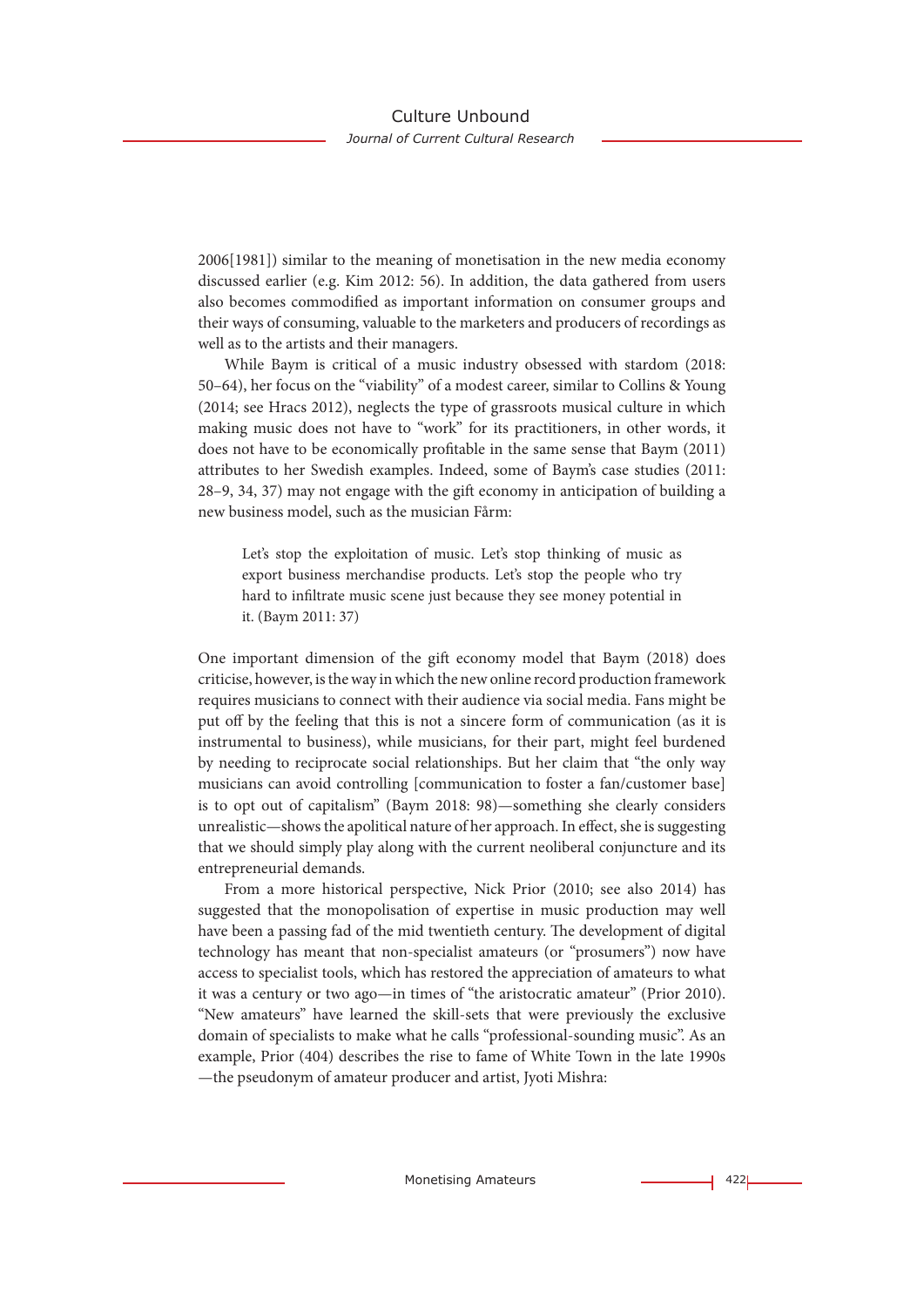If one can avoid the "never give up on your dreams" sentimentalism that Mishra's label promoted at the time, then it is still remarkable that an unknown Asian man in his thirties could single-handedly write and produce a hit song without huge commercial backing or support. It shows how cheap, modern musical technologies can be used to make professional-sounding tracks, and it demonstrates the viability of a grassroots mode of production.

Although Prior questions the romanticised image of the resilient, hard-working entrepreneur here, he is acknowledging that new amateurism is delivering economic opportunities that were practically unheard of previously. Suffice to say that, from Prior's perspective, it seems that "being professional" is every amateur's eventual goal. However, it must be noted that in his more recent work Prior (2018: 89–90) adopts quite a different tone, which I will discuss more below.

## **Online Tools Facilitating the Do-it-yourself Entrepreneurship**

Tendencies such as those found in the aforementioned academic discourse are fairly common elsewhere in the literature on music production in the digital age, which commonly conflates do-it-yourself practices with entrepreneurship (e.g. Tschmuck 2016; Hearn et al 2004; Bruenger 2016: 219–44; Hracs 2012).10 In short, the discourse that celebrates new amateurs sees them simply as artists and producers who do not *yet* live from their trade, and it is this "yet" which is important. Observations evoking Fisher's (2010) digital discourse on how technology can and will improve the economic status of amateurs assume that they all aspire to be professionals, and this assumption remains for the most part unquestioned.

What is made patently clear in this discourse—notwithstanding the few interviews cited by Baym (2011: 28–29, 34, 37)—is that a thriving music culture, where music is widely shared and socially enjoyed, is considered not so much the end in itself, but as a means to further a business. Social networks (often including the amateurs themselves) are seen as instruments that simply enable the promotion of oneself as an unknown artist. Recognition is foremost measured in terms of sales, audience, or sponsorship/record deals, as in Davies' (2014) notion of the calculable, positivist tendencies in neoliberalism. The production tools are there not simply to produce music and share it, but to co-opt the whole commercial production process including marketing and distribution. The goal is not so much to flourish within the grassroots of a music culture, but to be "found", to "make it in the music business", and to "make money" or "monetise" your work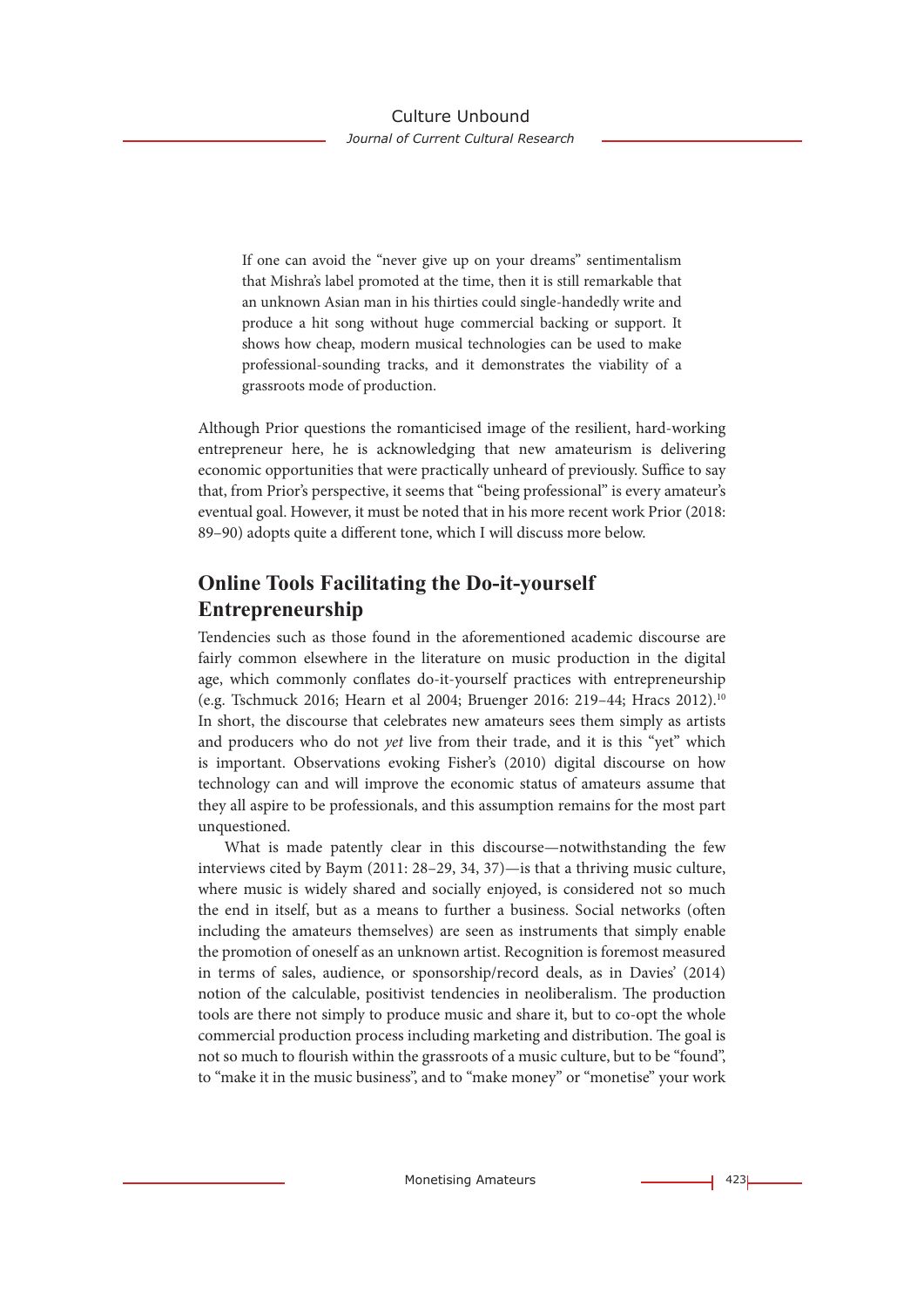—in other words, to become a professional (in the economic sense). The intrinsic values in making, producing, and sharing music are thus overshadowed by their possible commodification and the promise of a professional career.

The music industry consultant, Mark Mulligan (2017) has observed a specific "post-DIY era":

Now...we are seeing the emergence of a more commercially minded take on DIY...that combines [the practices of its predecessor] with the big label model to take full advantage of the best of both worlds. This new breed of superstar DIY artist enjoys the benefit of fiercely held independence with world class distribution and marketing. They are taking the tools of DIY but not all of the ethos. The superstar DIY artist typically builds a strong brand and buzz...and then uses that as a platform to strike a deal with a major label...to get the benefits of major label scale without giving up control.

This post-DIY shift would seem to follow the new online record production framework. The "entrepreneurial" amateurs that Mulligan has identified here are firstly self-producers who do not need the small labels previously associated with spotting 'talent' that major labels later grab. Secondly, these new amateurs use peer networks to gain recognition—except as self-producers, they also keep control of the entire production process. In this entrepreneurial scheme, the amateur networks merely become a utilitarian tool to success, as presaged by the new online production framework.

## **The Artistic Critique of the Artists and Producers**

Illuminating the complexity of the current conjuncture, somewhat contradictory empirical notions exist in relation to the discourse on amateur production. These are apparent in popular music discourses such as those of independence, do-it-yourself, and underground that are intertwined at least to some extent.<sup>11</sup> Robert Strachan (2003; 2007) claims that "do-it-yourself independent micro[-] labels" are very small record producers that aspire to maintain the artistic autonomy of the artists that they release by providing an alternative to the perceived utilitarian production logic of the "mainstream music industry" which devalues artistic qualities.<sup>12</sup> This is related to a complex discourse about the term independence (from which the term "indie" came; Strachan 2003; cf. Hesmondhalgh 1998; Hesmondhalgh & Meier 2015)—and in this sense, the term is a clear instance of the artistic critique of capitalism (Boltanski & Chiapello 2005: 27–43).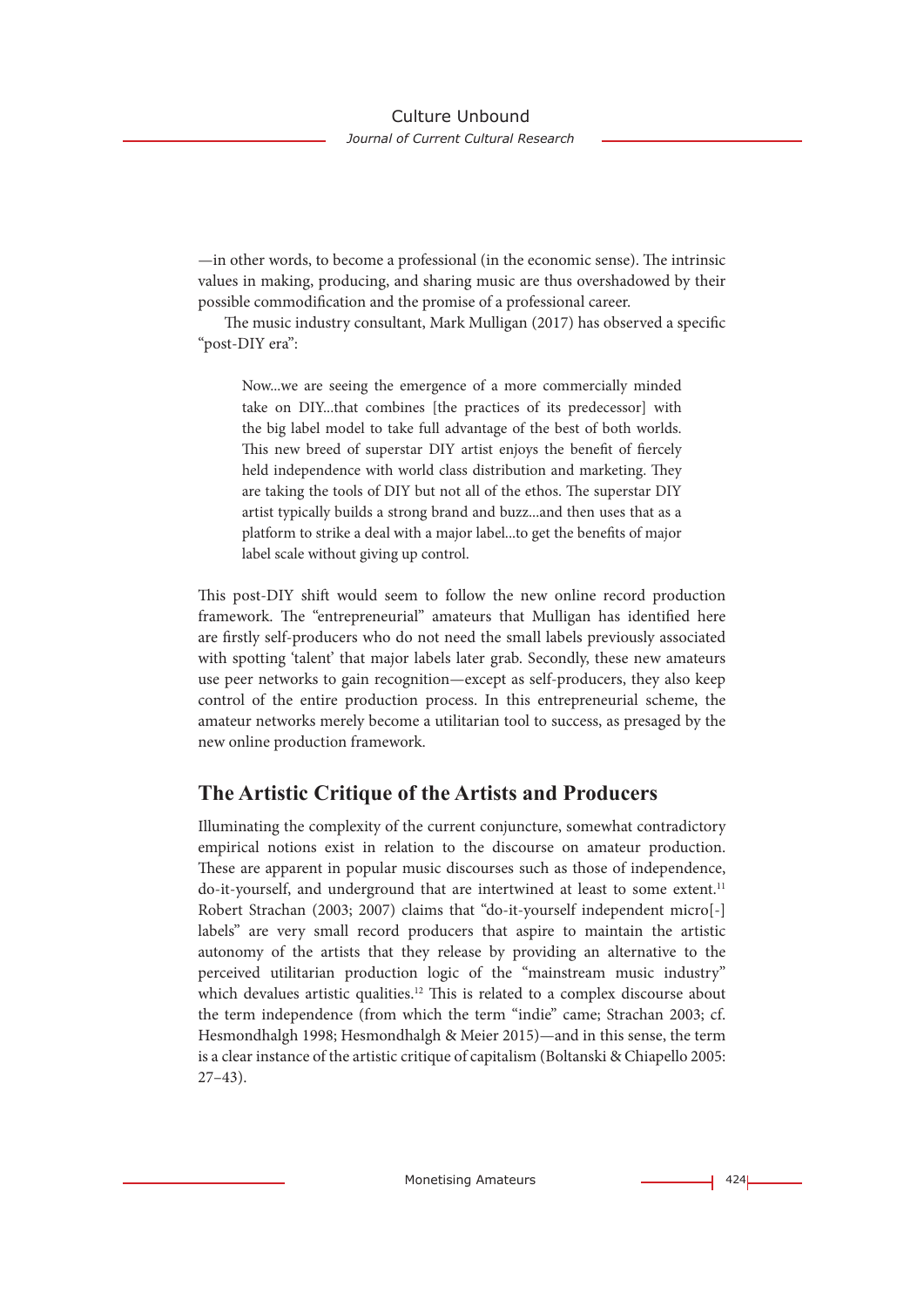John Encarnacao (2013: 247) claims that the "[r]hetorics of independence, oppositionality, amateurism […] remain powerful in popular music". This applies to micro-labels which, as Strachan has argued, certainly have an uncompromising attitude when it comes to professionalism and how this affects the relationship between art and commerce. According to Strachan (2003: 94, 234–7), being unprofessional is celebrated as being sincere in the same way as it was by the Romantics (see Frith & Horne 1987: 31–3, 39); whereas professionalism is denigrated for being cynical, calculating, utilitarian, and exploitative. Similar views are presented by micro labels elsewhere according to other studies (O'Connor 2008; Gosling 2004), such as the ones in Finland I have previously studied (Kaitajärvi-Tiekso 2016; 2018). Gosling (2004: 177) claims that for many British anarcho-punk bands of the late 1970s, setting up their own label was "at best a necessarily evil" (cf. Hesmondhalgh 1998; O'Connor 2008).<sup>13</sup> Virtually all the Finnish labels under study also express an aversion to a certain type of professionalism, too: instead of mastering the economy, it is the 'creative" side of their endeavours that they prefer to treat "professionally", in the sense of being serious (cf. Graham 2016: 148-9).<sup>14</sup>

Most micro labels and the artists whose material they produce on recordings could also be labelled as underground, "noncommercial forms of music making that exist in . . . loosely integrated cultural space on the fringes and outside mainstream pop and classical genres" (Graham 2016: viii; cf. Strachan 2003; Gosling 2004; Hesmondhalgh & Meier 2015).<sup>15</sup> In a seminal study on the latter, Stephen Graham (2016: 9–13) highlights that the underground has avoided what he considers to be a remarkable increase in the accessibility of mainstream audiences to music by digitalisation:

[T]he underground has never been set up around such blocking structures. It has always been...[a] cultural space [without market intermediaries], providing...an alternative or supplement to capitalist modes of exchange. Within this anintermediated [sic] space, little division has existed between musicians and other musicians, labels, and audiences [cf. Reynolds 2013]. This flattened, participatory set of relations in the underground—although not universal—is one of its defining characteristics. (13)

While Graham's notions on the underground might verge on idealisation, it provides another example of how neoliberal imperatives are challenged within (popular) music cultures.

In the grassroots—or beneath it, underground<sup>16</sup>—the gift economy celebrated by Baym is not generally employed in anticipation of building a new business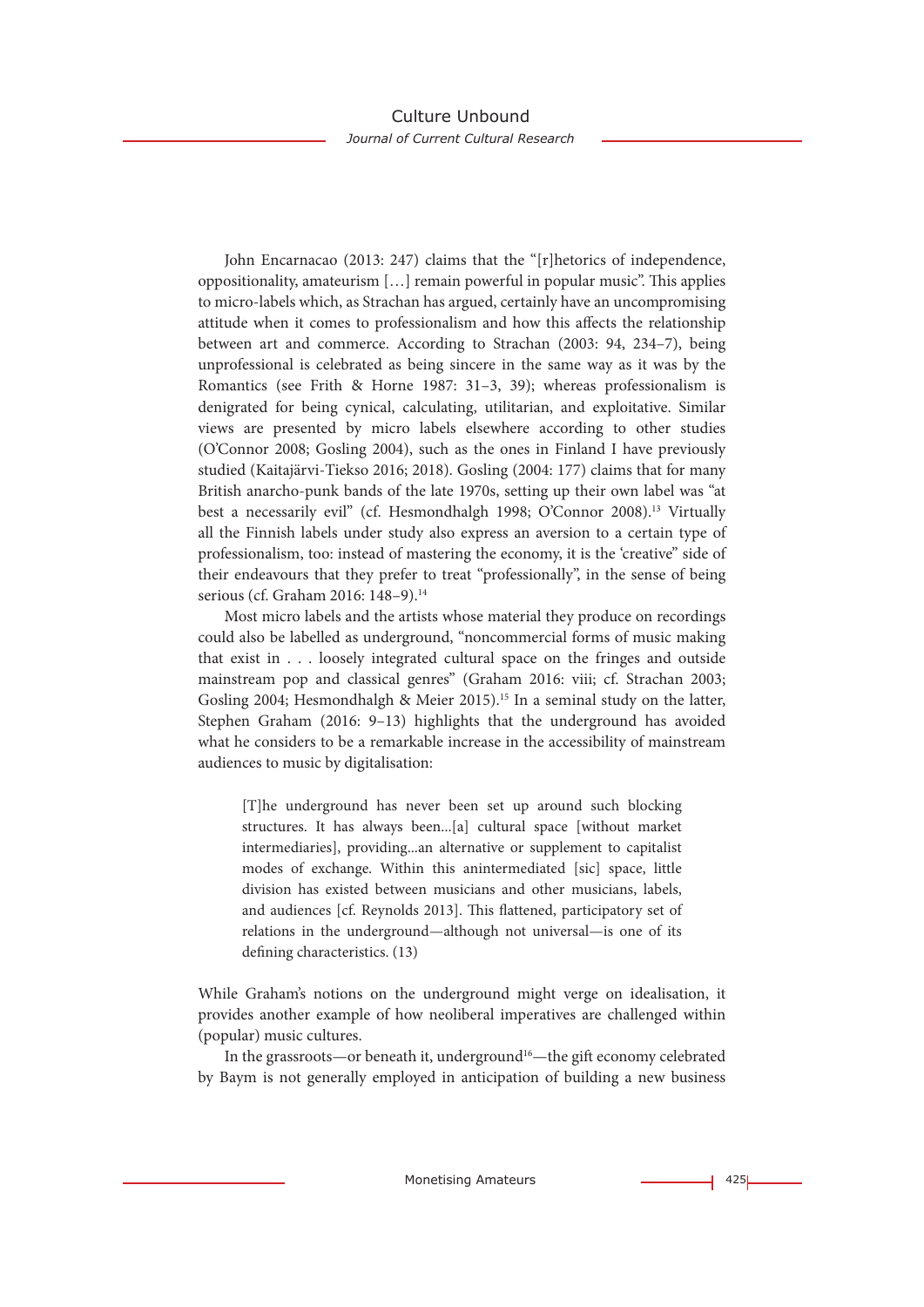model, but often just to find receptive audiences to connect with.17 In Baym's preferred revenue model, fans become the object of monetisation, but, since fans are often fellow musicians and friends, especially for non-professionals, the practice clearly faces the artistic critique of capitalism—questioning the authenticity of the relationship of the artist and the consumer of art (see Boltanski & Chiapello 2005: 455–7)—as we have seen expressed by artists such as Fårm or other proponents of idealistic independence and amateur discourse above. Baym (2018) herself is concerned with this aspect in her critique of the social, communicative demands imposed on artists—which could be classified as the artistic critique as well.

The tendency to emphasise the economic opportunities in digital music culture (Wikström 2009; Keen 2006; Tschmuck 2016 etc.) ignores the fact that many artists and producers do not focus on profiting, maximising their revenues, or monetising their audience or "creativity" (Collins & Young 2014). A number of examples I have presented above demonstrate that idealistic artists and producers do not seem so willing to adapt to the new online record production framework —stubbornly insisting there is something else at stake than simply earning a living. From the perspective of both underground artists and micro labels, their "grassroots mode of production" (Prior 2010) is already viable by simple virtue of the fact that they can afford to put the records out.<sup>18</sup> As Prior (2018, 89) himself notes in his recent work, new amateurs are not "particularly interested in 'making it'" (cf. Prior 2010; 2014).

On the basis of the above, the idealistic amateur discourse such as those of micro labels or underground artists therefore corresponds to Boltanski's and Chiapello's artistic critique (cf. Haynes & Marshall 2017a). In this respect, when DIY or underground artists and producers are seen through the prism of the new online production framework and theories of the neoliberal self, they challenge the notion of the conjuncture being explicitly neoliberal.

## **Conjunctural Cross-Currents: Neoliberalism and the Artistic Critique**

The start of this article posited that a conjuncture consists of multiple dimensions such as the sociocultural, economic, or political. The way I have presented the academic discourse that underlies the new online record production framework here reveals that, at least in the sociocultural dimension of the conjuncture, the "economic realism" (Davies 2014) of neoliberalism is emerging as the dominant force. Namely the economic logic of viability has priority—indicating how academics are also being moulded by neoliberalism (see Lazzarato 2015; Hesmondhalgh 2014). In this way the political and economic currents are leaking into the sociocultural, creating eddies that feed back into the political and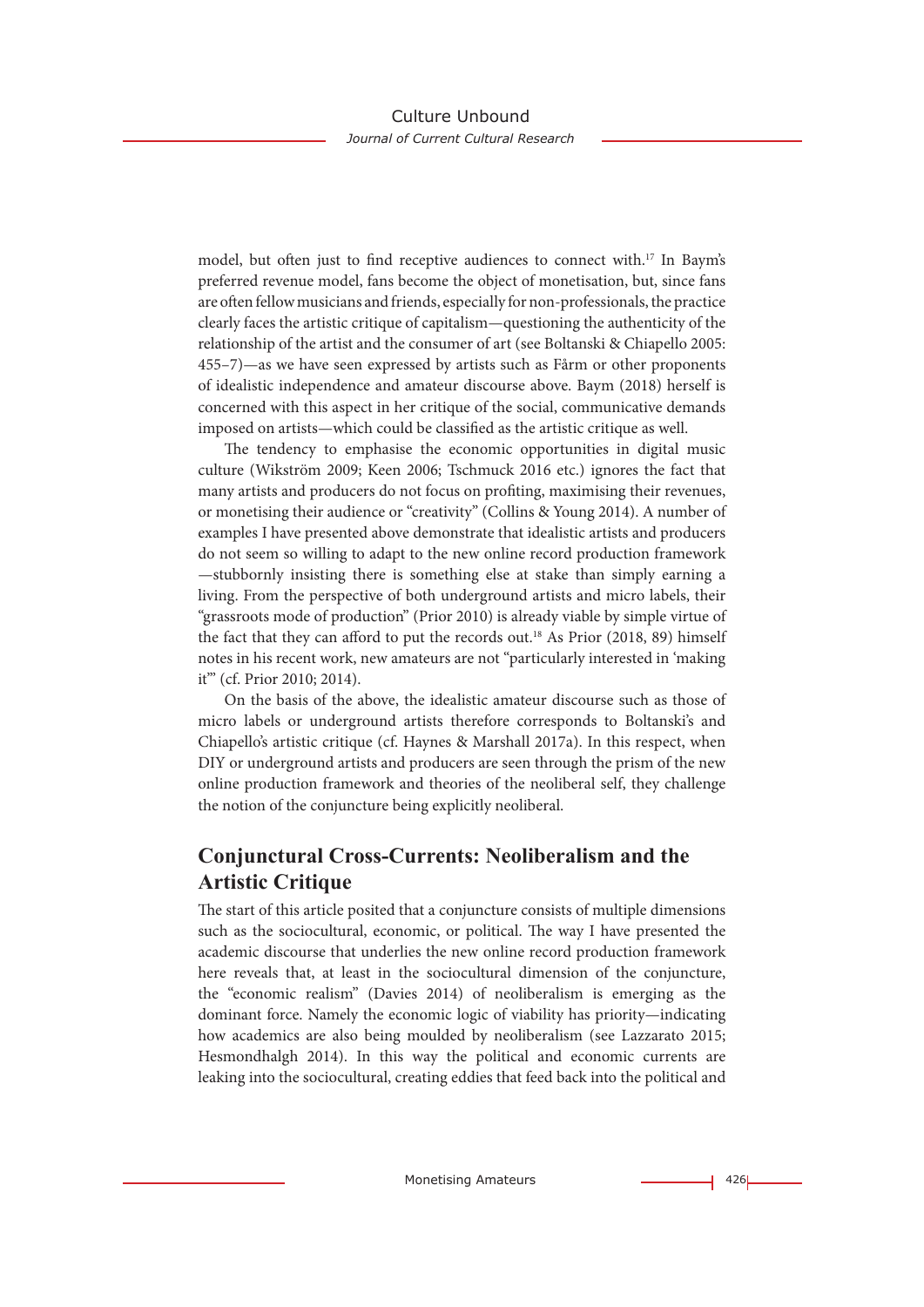economic currents supporting them.19 And so, the conjuncture spins off further into neoliberalism.

However, as research on idealistic non-professionals such as micro labels and the actors of underground scenes indicates, there is one sociocultural current that runs counter to the entrepreneurial logic of neoliberalism. These amateur artists and producers associate their creative undertakings and accompanying social networks with intrinsic values that challenge the economic logic of "viability", and thus fit within the artistic critique. But with the evolution of capitalism into neoliberalism, Boltanski and Chiapello (2005: 420) claim that the artistic critique is now redundant.

Must we not...ask if the forms of capitalism...developed over the last thirty years, while incorporating whole sections of the artistic critique and subordinating it to profit-making, have not emptied the demands for liberation and authenticity of what gave them substance, and anchored them in people's everyday experience?

Yet, in their steadfast disavowal of the profit motive, deliberately non-professional artists and producers are clearly standing by the artistic critique and show that it is far from waning. This teleology is rooted in the discourse of independent production that emerged in the late 1970s (Hesmondhalgh 1998; Strachan 2003), which is the period in which, Boltanski and Chiapello argue, the artistic critique began to succumb to the new spirit of capitalism. In spite of the idealistic non-professional artists and producers testifying to the endurance of the critique, I agree with them that it faces some contemporary challenges. I will go on to tackle these, but only after first pointing out some other complexities in the conjuncture.

While I acknowledge that neoliberalism has indeed heavily influenced the new online record production discourse—treating it as one part of the greater digital discourse (Fisher 2010)—it is also clear, as can be seen from the literature I have analysed, that ever-improving digital tools have nevertheless democratised music production methods. However, this much-touted democratisation is one that has been conditioned by neoliberalism. The technological improvements are seen, foremost, as a means of professionalising oneself as an entrepreneur indeed this aim is often their starting point—as in contrast, non-aspiring artists and producers can be seen as illustrating the further breadth of the potential of the improvements. This reduction, however, involves conflating all amateurs into a monolithic group, when in fact it consists of entrepreneurial achievers as well as deliberate non-professionals, and also, as Toynbee (2000: 27) notes, those who have made a virtue out of not succeeding.<sup>20</sup>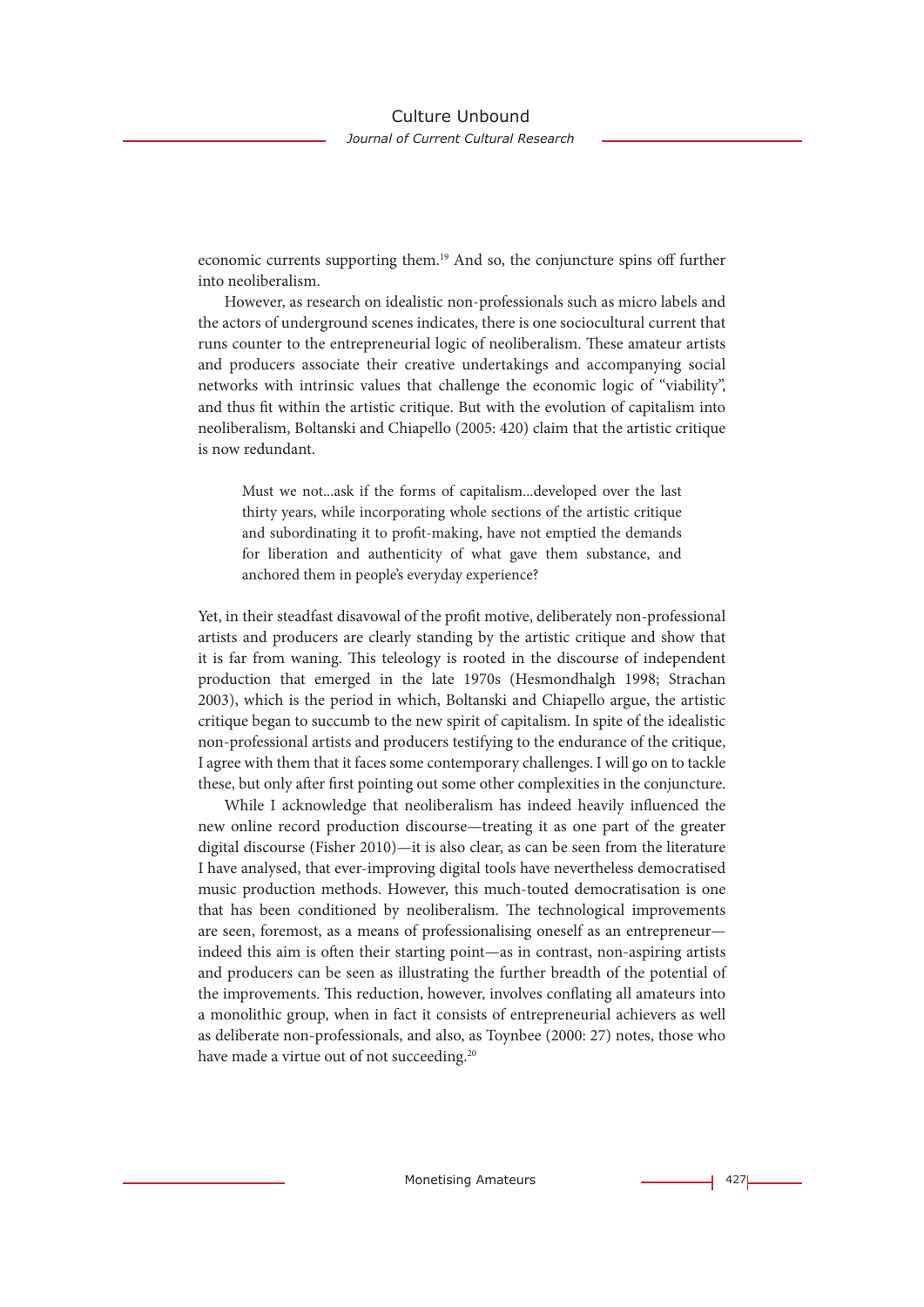But then the practices of micro labels and underground artists are not exclusively grounded on artistic autonomy and authenticity—their activities must clearly be commodified to some extent. Costs, at least, have to be covered by selling products or tickets, and producers and artists equally want their products to get attention, even if it is just within their particular micro-cultural community. As Graham (2016: 54–63) points out, autonomous musicians and micro-labels which (have to) operate outside institutional funding cannot totally isolate themselves from a market or audience; furthermore, in an economic environment where one unchallenged principle is branding, their clear commitment to 'anti-marketing' can in itself be construed as a valuable brand (see Taylor 2016:  $44-79$ ).<sup>21</sup> On reflection, even though the artistic critique champions creativity, freedom, and authenticity irrespective of market success, this does not mean success is automatically ruled out if the former values are maintained. This resonates with Boltanski's & Chiapello's (2005: 96–8, 419–82) argument that capitalism was able to incorporate the former qualities into its new spirit (although with some contradictions that have left room for the revival of the artistic critique). Conjunctural analysis of the new online production framework as well as underground scenes and micro-labels thus reveal various cross-currents which show that the development of neoliberalism has not been straightforward. Even if the underground and micro-label discourses are stripped of all idealisation, they afford precisely the kind of rupture in the process of neoliberalisation from where the latter can be contested along the kind of 'optimism' Rancière (2009: 25–49), Lazzarato (2017: 149–205; see Gilbert 2017: xl–xli) and Beverley Skeggs (2014) have called for (cf. Hesmondhalgh & Meier 2015).

### **Conclusions**

Information technology has strongly influenced contemporary music production and the values surrounding it. I have suggested that there is an emerging discourse on contemporary amateurs in the digital realm, which I have called the new online record production framework. I attribute its instrumental and entrepreneurial qualities to be a (perhaps unconscious) symptom of the strong neoliberal current in the present conjuncture, internalised in an academic discourse on cultural production.

The various theories of neoliberalism that have proliferated over the last few decades have been criticised either for inconsistency, epoch construction, or reductive idealisation by advocates of conjunctural analysis (Clarke 2010; Lehtonen 2016) among others (e.g. Wacquant 2012). This study has sought to examine their worth in specific, spatiotemporal discourses on contemporary amateur music production. In terms of neoliberalism, the study has focused on the spread of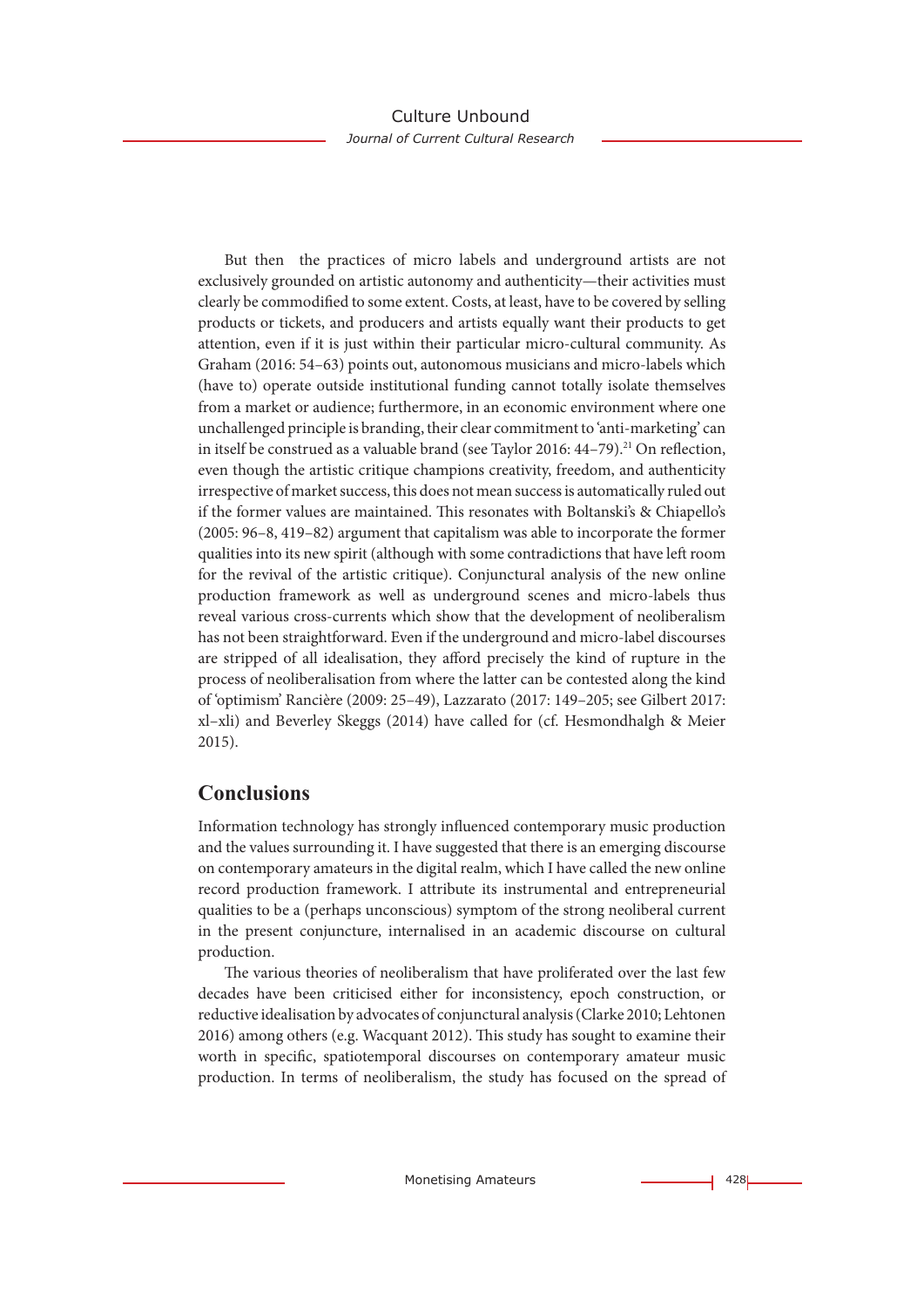the entrepreneurial self (McGuigan 2014; Lazzarato 2012) as embodied in the calculative, utilitarian reasoning detected by Davies (2014). Boltanski & Chiapello (2005) attribute current capitalism with a similar kind of extrinsic evaluation, but also expose it to the social and artistic critique.

The instrumentalism of the new amateur music economy discourse has meant it has emphasised, rather one-sidedly, the importance of music production tools that have allowed hobbyist practices to become careers for many. This has then eclipsed the intrinsic value of amateur music production. But, as we have seen, a cross-current reflecting a different attitude to amateurism prevails among idealistic small-scale artists and record producers (e.g., Strachan 2003; Graham 2016). For these 'anti-professionals', the importance of success is downplayed or made to seem irrelevant. Intentionally or not, this implies a preference for intrinsic, creative values over the more extrinsic professional values of cultural activity which, if left unchecked, can become a calculated form of utilitarian instrumentalism that corresponds to neoliberalism.

The economic emphasis that has emerged and which I attribute to neoliberal subjectivity has thus not been universally adopted. But at the same time the discourse of deliberate non-professional artists and producers is somewhat compromised as they are nevertheless directly or indirectly affected by capitalism no matter how Romantic their views on anti-professionalism as a form of anti-capitalism may be. They cannot simply isolate themselves from the economy, as they rely on a market for their production tools and another market for selling their products. A certain ambiguity remains over the point at which communicating a cultural product becomes their own form of branding.<sup>22</sup> In the light of recent insights (Hesmondhalgh & Meier 2015; Mulligan 2017), there is only a residual commitment (Williams 1977) remaining in the conjuncture to cultural values such as independence at the expense of profit. Cultural activity has become increasingly governed by social media and the internet and is thus dependent on technology companies and how they implement monetisation (Hesmondhalgh & Meier 2015; Fuchs & Sandoval 2014; Haynes & Marshall 2017a). This development has affected even those producers with cultural objectives, such as underground artists and micro labels, with the result that their artistic critique (Boltanski & Chiapello 2005) has lost some of its edge as a political and cultural challenge to capitalism.

The underground artists' and micro labels' version of the critique might need a reform, as their subcultural production in the present conjuncture is closer to complementing—rather than contradicting—neoliberalism (see McGuigan 2014; Hesmondhalgh & Meier 2015).<sup>23</sup> While Boltanski's and Chiapello's concept of the artistic critique is not without problems, they do point out the need to bring it up to date, and to this end even offer some suggestions how (Boltanski and Chiapello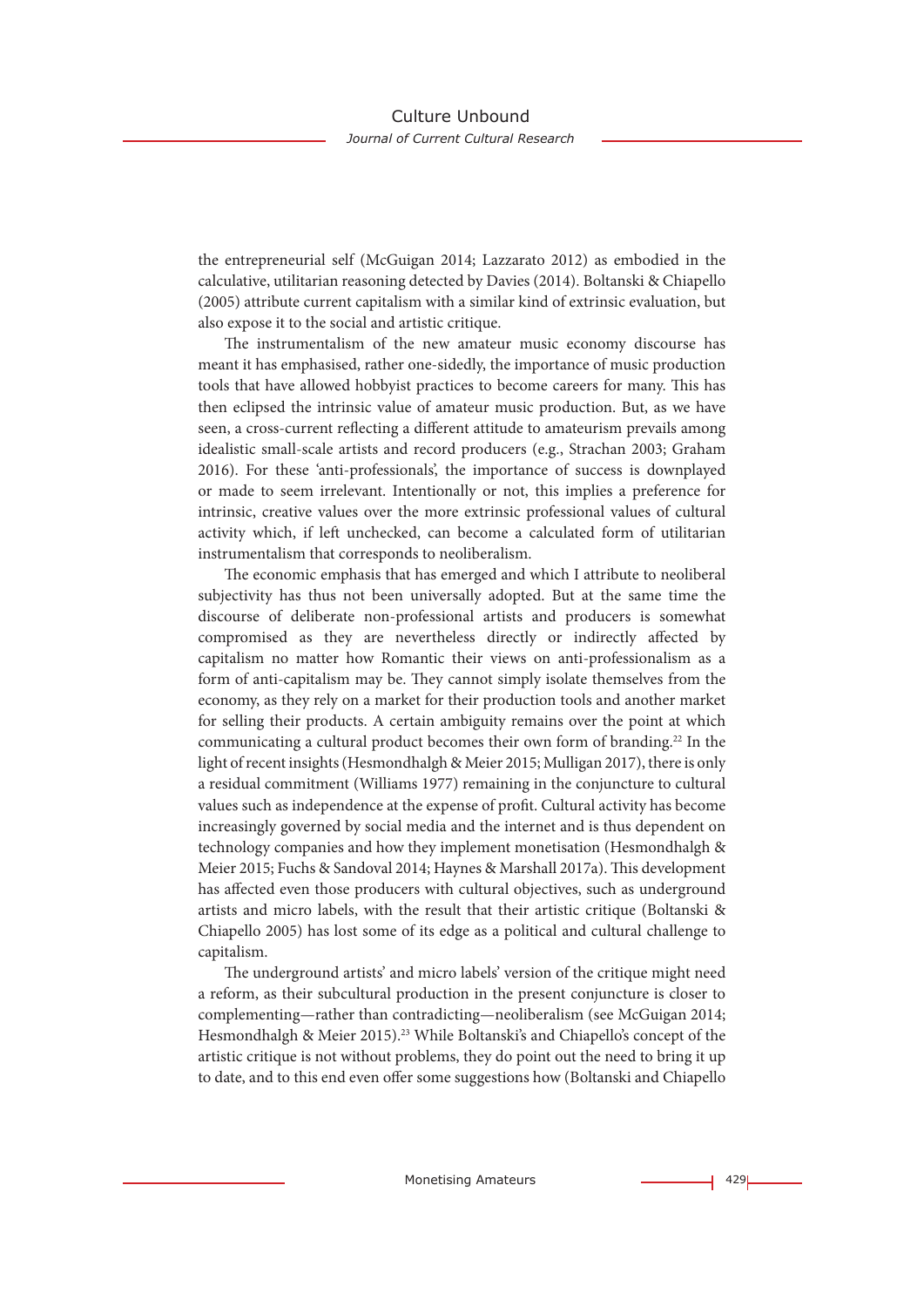2005: 466–72). They claim, for instance, that the new capitalism of networked individuals endorses utilitarian relations with other people and "artefacts", which in turn downplays their intrinsic values. In other words, social relationships and artefacts have become commodified, and this should be limited. In this respect, they convincingly argue that a revitalised artistic critique should defend the intrinsic values of people, and the uniqueness of artefacts or places. Not only does this tally with the artistic critique as expressed by the 'anti-professionals' (see Lazzarato 2017: 149–205)—namely the need to value cultural products in themselves, whether or not they are exploitable (cf. Gilbert 2017: xl)—but also with the ecological critique of preserving the natural environment with its inhabitants.

Boltanski and Chiapello, and their critics—such as Lazzarato (2017)—remind us that you cannot have a critique of capitalism without a social component, for example a critique of unequally distributed wealth. For idealistic artists and producers, a more comprehensive critique could prove to be effective with regard to the digital realm, where powerful companies mediate in all forms of communication and production (whether amateur or professional) and reap the most rewards, often leaving not much more for small-scale actors than the 'noble' possibility of simply making their work available to an audience (Hesmondhalgh & Meier 2015). Here, raising the level of entrepreneurship among small-scale actors hardly is the answer. An important next step in studies on cultural production and the music industries would be to examine just how this social critique could be levelled at the ways in which digital music is produced. Despite their fundamental nature, such political questions are all too often neglected in music industry studies. Studying them would allow for a development of a more creative musical culture by allowing artists and producers to pursue a wider range of goals while, at the same time, supporting all participants more equally.

**Juho Kaitajärvi-Tiekso** was born in Tampere, Finland in 1979. He received his MA (ethnomusicology) in 2005. He is working on finalising his PhD project "Democratic Music-Making in the Digital Age: Streaming and Independent Micro-Labels" in the Faculty of Information Technology and Communication in Tampere University under the supervision of Professor Tarja Rautiainen-Keskustalo. He has published his work in English and Finnish in various anthologies and journals.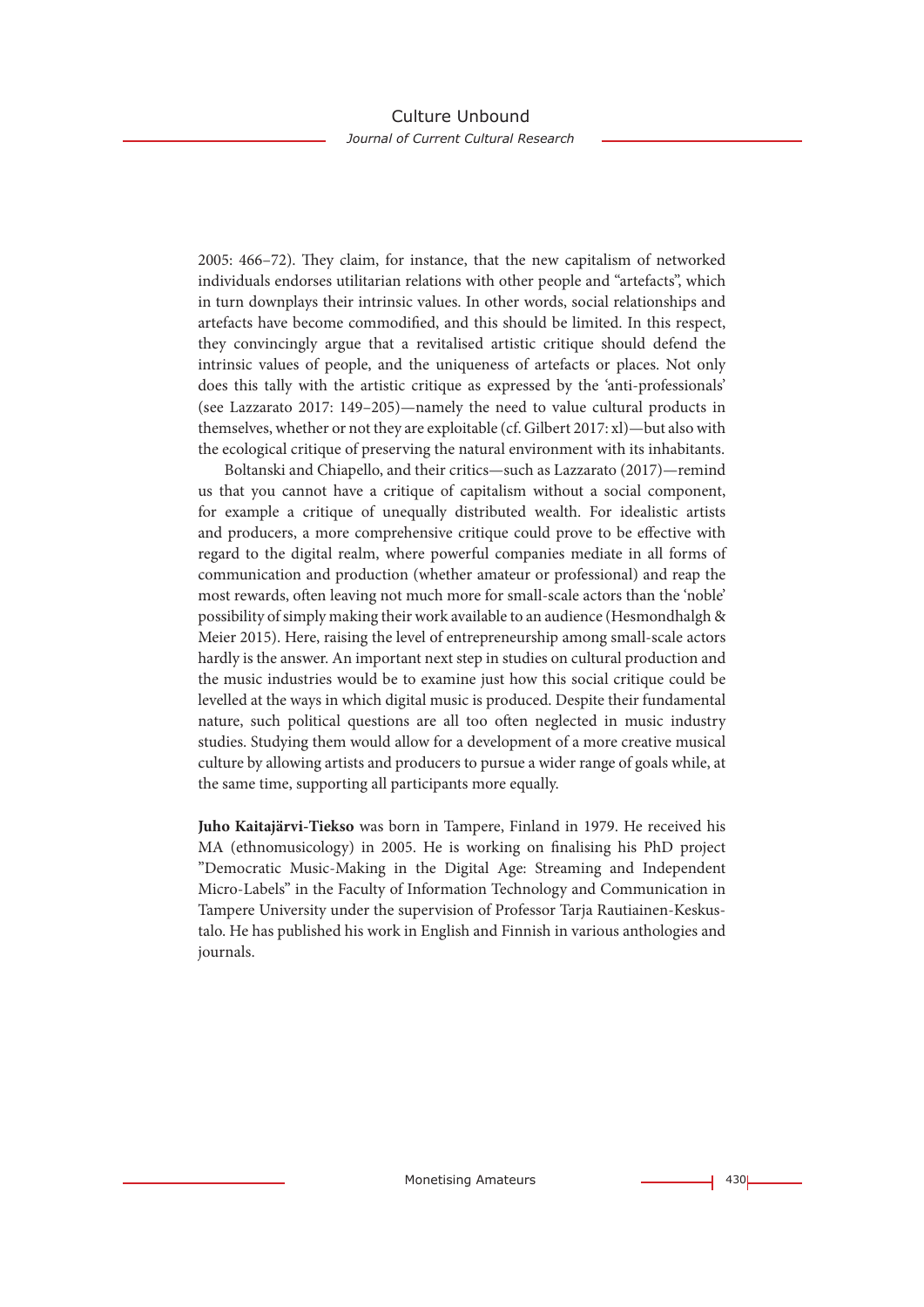### **Notes**

1 Web 2.0 was coined by Tim O'Reilly in 2005 to market a more interactive World Wide Web (Collins & Young 2014; Fuchs & Sandoval 2014).

2 Artist Revenue Streams. Future of Music Coalition, http://money.futureofmusic. org/. Retrieved May 11, 2020.

3 Record production encompassing e.g. recording, mixing, mastering, reproduction, distribution and promotion.

4 This viewpoint is familiar for example from the work of Polanyi (2009), Bourdieu (1998), and even the economist Thomas Piketty (2014: 575).

5 American neoliberal theoretists referred here consist of mainly Joseph Schumpeter, Friedrich von Hayek and Gary Becker. Schumpeter is however not generally considered as neoliberal, although he is sometimes considered as a part of the neoliberal canon or at least influencing it (McGuigan 2014; Davies 2014; Foucault 2008; Plehwe & Mills 2012).

6 In larger record labels, artists & repertoire personnel are responsible for finding up-and-coming recording artists and song material.

7 Keen also argues that top-quality, expensive recording projects are impossible in the new music economy, which is addressing a wider aspect to being professional (112–3), although it is not specifically treated in his book.

8 Supposedly, to achieve this goal the aspiring artists are expected to compete for the attention of the potential fans.

9 Baym does not specifically examine amateurs. However, she locates her study within participatory culture (Jenkins 2006), emphasising the fading of the border between producers and consumers or professionals and amateurs (Baym 2011; 2018: 50–64).

10 While Hracs (2012) actually speaks of "independent" producers, the meaning corresponds to the DIY producers of the other aforementioned studies.

11 Similar 'hobbyist' tendencies are shown by the 'ordinary' amateur musicians in Finnegan's (1989) work in Milton Keynes, UK, although their premises of music making are clearly less politically inclined and not as much recording-oriented (155–9) as in the other cases.

12 However, likewise Mulligan (2017) above, Bennett & Guerra (2018) note that the "transformation of DIY into . . . a global 'alternative culture' has also seen it evolve to a level of professionalism that is aimed towards ensuring cultural and, where possible, economic sustainability" (cf. O'Connor 2008). Additionally, many independent artists and producers could be described as professional (Hesmondhalgh & Meier 2015).

13 However, according to Gosling (2004: 175), US anarcho-punk labels were conducted in a more entrepreneurial, professional fashion, thus more distinct from Strachan's concept of a micro label (cf. previous endnote).

14 Implying that professional labels often do not take the art itself so seriously. Furthermore, in O'Connor (2008), the studied labels value autonomy above professionalism or economic logic.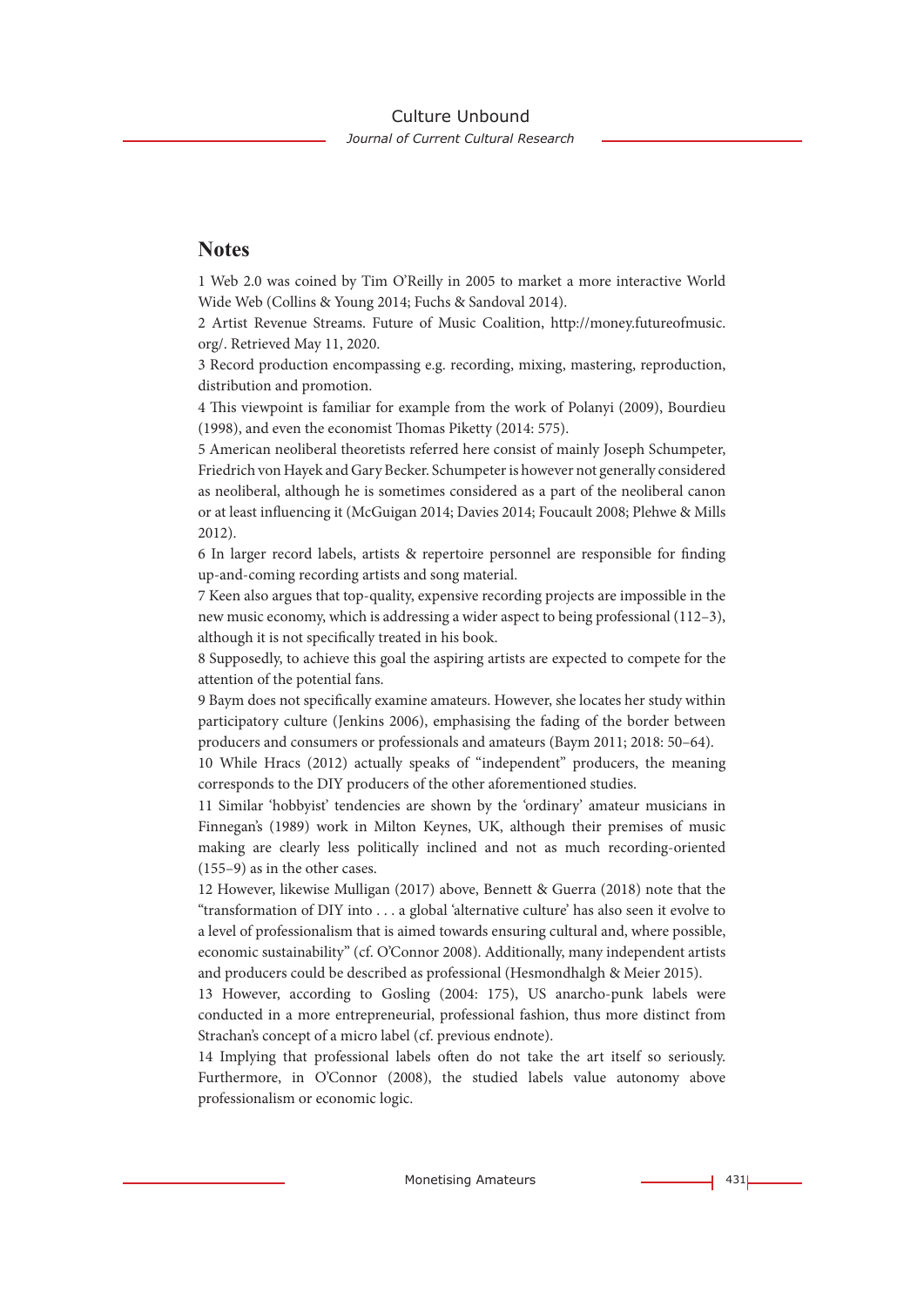15 The operators of micro labels are often artists themselves, while many DIY underground artists are also self-producers.

16 Figuratively speaking: my intention is not to insinuate that underground music would be inferior to music in the grassroots.

17 See previous quotation of Graham (2016, 13). Likewise, micro labels' audiences often comprise of similar enthusiasts as the founders (Strachan 2007; O'Connor 2008). 18 Whether this is "professional-sounding"—as Prior (2010) claims of the new technological affordances of the "new amateurs"—or not is another matter that would require another article to fully explore.

19 Neoliberalism is also a political force, despite it having been described as the "disenchantment of politics by economics" (Davies 2014: 1–34).

20 The reduction applies to all music-makers in the discourse. However in a later study, Prior (2014) also discusses the new opportunities available for learning to play an instrument at the beginner level (thus not only for aspiring professionals). Naturally many artists and producers fluctuate between being popular and not; between professional, semi- and non-professional careers.

21 Although they avoid marketing campaigns, many of the labels and promoters do advertise on a small scale, and nearly all of them inform their peer and audience networks of new releases on mailing lists and social media.

22 The line between communicating information and advertising is interestingly blurred in cultural production.

23 This is more due to the pervasive and inventive methods of commodification— "real subsumption" (Read 2009)—than the fading dedication of the 'anti-professionals'.

#### **References**

Anderson, Tim J. (2014): *Popular Music in a Digital Music Economy: Problems and Practices for an Emerging Service Industry,* New York: Routledge.

- Baym, Nancy K. (2011): "The Swedish Model: Balancing Markets and Gifts in the Music Industry", *Popular Communication*, 9: 1, 22-38.
- (2018): *Playing to the Crowd: Musicians, Audiences, and the Intimate Work of Connection*, New York: New York University Press.

Bennett, Andy and Paula Guerra (2018): "Rethinking DIY Culture in a Post-Industrial and Global Context", Andy Bennett and Paula Guerra (eds): *DIY Cultures and Underground Music Scenes,* New York: Routledge, 1-15.

Bourdieu, Pierre (1998): *Acts of Resistance: Against the Tyranny of the Market,* Ric- hard Nice (tl.), New York: New Press.

Bruenger, David (2016): *Making Money, Making Music. History and Core Concepts*, Oakland (CA): University of California Press.

Burgess, Richard James (2014): *The History of Music Production*, Oxford: Oxford University Press.

Clarke, John. (2014): "Imagined, Real and Moral Economies", *Culture Unbound: Journal of Current Cultural Research* 6: 1, 95-112.

— (2010): "Of Crises and Conjunctures: The Problem of the Present", *Journal of Communication Inquiry*, 34: 4, 337-354.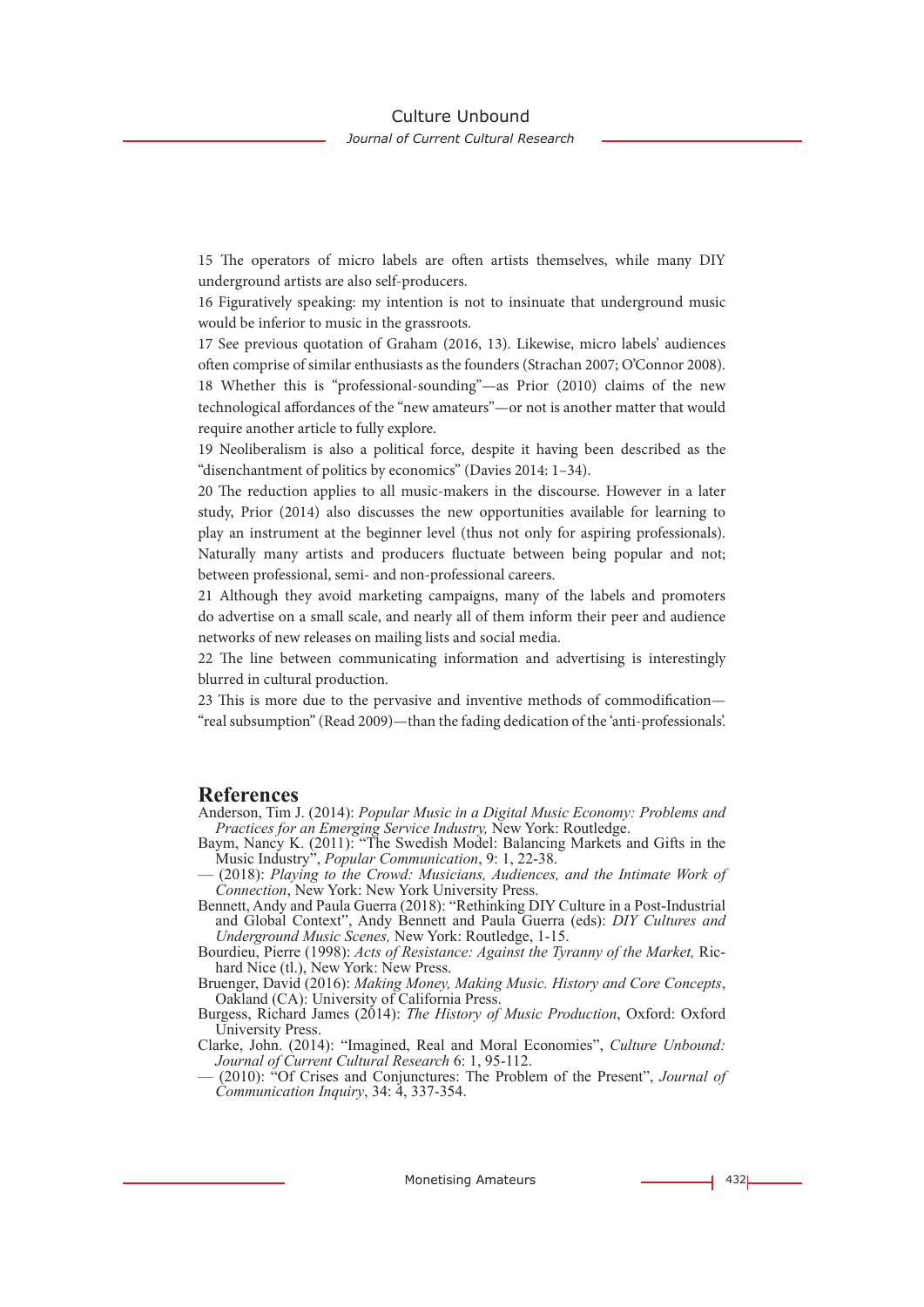Culture Unbound

*Journal of Current Cultural Research*

— (2008): "Living with/in and without Neo-Liberalism", *Focaal,* 51, 135-147.

- Clemons, Eric K. (2009): "The Complex Problem of Monetizing Virtual Electronic Social Networks", *Decision Support Systems*, 48: 1, 46-56.
- Collins, Steve and Sherman Young (2014): *Beyond 2.0: The Future of Music*, Sheffield: Equinox.
- Davies, William (2014): *The Limits of Neoliberalism: Authority, Sovereignty and the Logic of Competition*, London: Sage.
- Encarnacao, John (2013): *Punk Aesthetics and New Folk : Way Down the Old Plank Road*, Burlington, VT: Ashgate.
- Finnegan, Ruth (1989): *The Hidden Musicians: Music Making in an English Town*, Cambridge: Cambridge University Press.
- Fleischer, Rasmus (2010): "The Revenge of Beer-Fiddlers? the Regulation of Amateurs in Musical Life", *Eurozine,* 18 January.
- Fornäs, Johan. (2014): "Introducing Capitalism: Current Crisis and Cultural Critique", *Culture Unbound: Journal of Current Cultural Research*, 6: 1, 15-38.
- Foucault, Michel ([2004] 2008): *The Birth of Biopolitics: Lectures at the College De France, 1978–1979* [Naissance de la Biopolitique: Cours au Collège de France, 1978–1979]. Translated by Graham Burchell, edited by Michel Senellart, New York: Palgrave Macmillan.
- Fuchs, Christian and Marisol Sandoval (2014): "Introduction: Critique, Social Media and the Information Society in the Age of Capitalist Crisis", Christian Fuchs and Marisol Sandoval (eds) : *Critique, Social Media and the Information Society,* New York: Routledge.
- Gilbert, Jeremy (2017): "Experimental Politics: Its Background and some Implications", Maurizio Lazzarato: *Experimental Politics: Work, Welfare, and Creativity in the Neoliberal Age*, Cambridge, Jeremy Gilbert (ed.), Cambridge, MA: The MIT Press.
- Gosling, Tim. (2004): "'Not for Sale': The Underground Network of anarcho–punk", Andy Bennett and Richard A. Peterson (eds.) *Music Scenes: Local, Translocal, and Virtual*, Nashville, TN: Vanderbilt University Press, 168-186.
- Graham, Phil (2013): "Australian Copyright Regimes and Political Economy of Music", Peter Tschmuck, Philip L. Pearce and Steven Campbell (eds.) *Music Business and the Experience Economy,* Heidelberg: Springer, 11-26.
- Graham, Stephen (2016): *Sounds of the Underground: A Cultural, Political, and Aesthetic Mapping of Underground and Fringe Music*, Ann Arbor, MI: University of Michigan Press.
- Grossberg, Lawrence (2010): "Standing on a Bridge: Rescuing Economies from Economists", *Journal of Communication Inquiry* 34: 4, 316-336.
- Harvey, David (2005): *A Brief History of Neoliberalism*, Oxford & New York: Oxford University Press.
- Haynes, Jo and Lee Marshall. (2017a): "Beats and Tweets: Social Media in the Careers of Independent Musicians", *New Media* & *Society*, 20:5, 1973-1993.
- (2017b): "Reluctant Entrepreneurs: Musicians and Entrepreneurship in the 'new' music Industry", *The British Journal of Sociology* 69: 2, 459-482.
- Hearn, Greg, Abraham Ninan, Ian Rogers, Stuart Cunningham, and Susan Luckman. (2004): "From the Margins to the Mainstream: Creating Value in Queensland's Music Industry", *Media International Australia Incorporating Culture and Policy*, 112: 1, 101-114.
- Hesmondhalgh, David. (2014): "The Menace of Instrumentalism in Media Industries Research and Education", *Media Industries*, 1: 1, http://www.mediaindustriesjournal.org/index.php/mij/article/view/15/57
- (1998): "Post-Punk's Attempt to Democratise the Music Industry: The Success and Failure of Rough Trade", *Popular Music*, 16: 03, 255-274.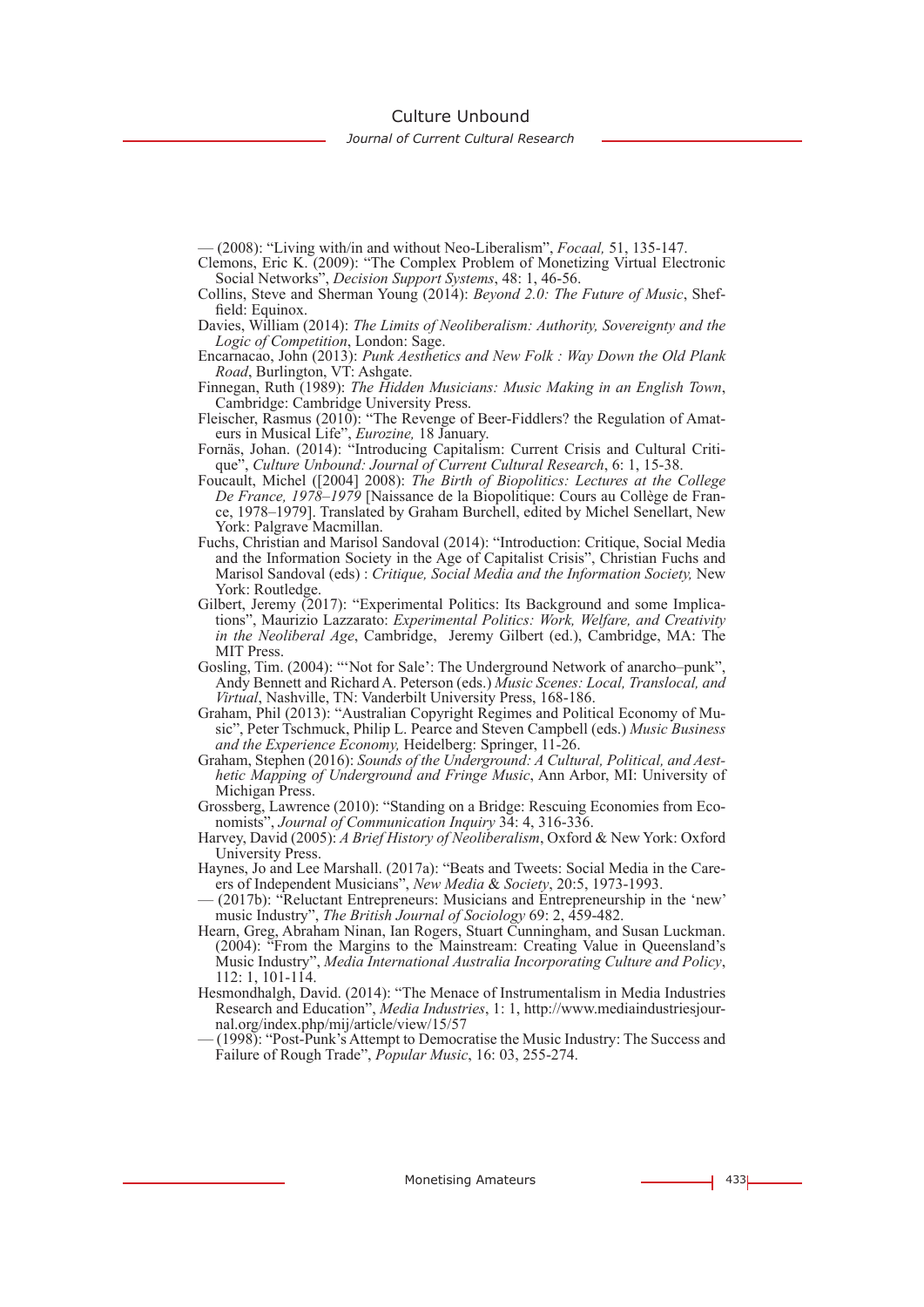Culture Unbound

*Journal of Current Cultural Research*

- Hesmondhalgh, David and Leslie Meier (2015): "Popular Music, Independence and the Concept of the Alternative in Contemporary Capitalism", James Bennett and Nikki Strange (eds.): *Media Independence*, New York: Routledge.
- Hracs, Brian J. (2012): "A Creative Industry in Transition: The Rise of Digitally Driven Independent Music Production", *Growth and Change* 43: 3, 442-461.
- Jenkins, Henry (2006): *Convergence Culture: Where Old and New Media Collide*, New York: New York University Press.
- Keen, Andrew (2006): *The Cult of the Amateur: How the Democratization of the Digital World is Assaulting our Economy, our Culture, and our Values*, New York: Doubleday/Currency.
- Kelly, Kevin (2008) "1,000 True Fans", The Technium, March 4, https://kk.org/thetechnium/1000-true-fans/. Retrieved May 11, 2020.
- Kim, Jin. (2012): "The Institutionalization of YouTube: From User-Generated Content to Professionally Generated Content", *Media, Culture & Society*, 34: 1, 53-67.
- Konings, Martijn. (2017): "From Hayek to Trump: The Logic of Neoliberal Democracy", Socialist Register, 54: 54.
- Lazzarato, Maurizio (2017): "The Government of Inequalities: Critique of Neoliberal Insecurity", *Lazzarato: Experimental Politics: Work, Welfare, and Creativity in the Neoliberal Age*, Jeremy Gilbert (ed.), Cambridge, MA: The MIT Press.
- (2015): Governing by Debt, New York: Semiotext (e).
- (2012): The Making of the Indebted Man: An Essay on the Neoliberal Condition, Joshua David Jordan (tl.), New York: Semiotext (e).
- León, Javier F. (2014): "Introduction: Music, Music Making and Neoliberalism", *Cul- ture, Theory and Critique*, 55: 2, 129-137.
- McGuigan, Jim. (2014): "The Neoliberal Self", *Culture Unbound: Journal of Current Cultural Research*, 6: 1, 223-240.
- Mulligan, Mark. (2017): "Welcome to the Post-DIY Era", *Music Industry Blog*, Mar- ch 20, https://musicindustryblog.wordpress.com/2017/03/20/welcome-to-the-postdiy-era/ (retrieved Sep. 27, 2018).
- O'Connor, Alan (2008): *Punk Record Labels and the Struggle for Autonomy: The Emergence of DIY*, Washington DC: Lexington Books.
- Ong, Aihwa (2006): *Neoliberalism as Exception: Mutations in Citizenship and Sove- reignty*, Durham (N.C): Duke University Press.
- Piketty, Thomas (2014): *Capital in the Twenty-First Century*, Cambridge (MA): The Belknap Press of Harvard University Press.
- Plehwe, D. and T. Mills (2012): "Defending Capitalism: The Rise of the Neoliberal Thought Collective (Part 2)." New Left Project, http://www.newleftproject.org/ index.php/site/article\_comments/defending\_capitalism\_the\_rise\_of\_the\_neolibe-<br>ral\_thought\_collective\_part\_2 (accessed 10/01/18) .
- Polanyi, Karl (2009): *Suuri murros: Aikakautemme poliittiset ja taloudelliset juuret*  [The Great Transformation], Natasha Vilokkinen (tl.), Tampere: Vastapaino.
- Prior, Nick (2014): "Beyond Napster: Popular Music and the Normal Internet", Andy Bennett and Steve Waksman (eds.) : *The Sage Handbook of Popular Music*, Lon- don: Sage, 493-507.
- (2010): "The Rise of the New Amateurs: Popular Music, Digital Technology and the Fate of Cultural Production", John Hall, Laura Grindstaff and Ming-Cheng Lo (eds.) : *Handbook of Cultural Sociology*, London: Routledge, 398-407.
- (2018): *Popular Music, Digital Technology and Society*, Los Angeles: Sage.
- Rancière, Jacques (2009): *The Emancipated Spectator*, London: Verso.
- Read, Jason (2009): "A Genealogy of Homo-Economicus: Neoliberalism and the Production of Subjectivity", *Foucault Studies,* 5: 6, 25-36.
- Reynolds, Simon. 2013. "The Wire 300: Simon Reynolds on the Hardcore Continuum #7: Grime (and A Little Dubstep)." *The Wire*, #348, February. Originally published as "The Primer: Grime" in *The Wire* #254, April 2005.
- Ryan, Matthew. (2015): "Contesting 'Actually Existing' Neoliberalism", *Journal of Australian Political Economy,* 39: 76, 79-102.